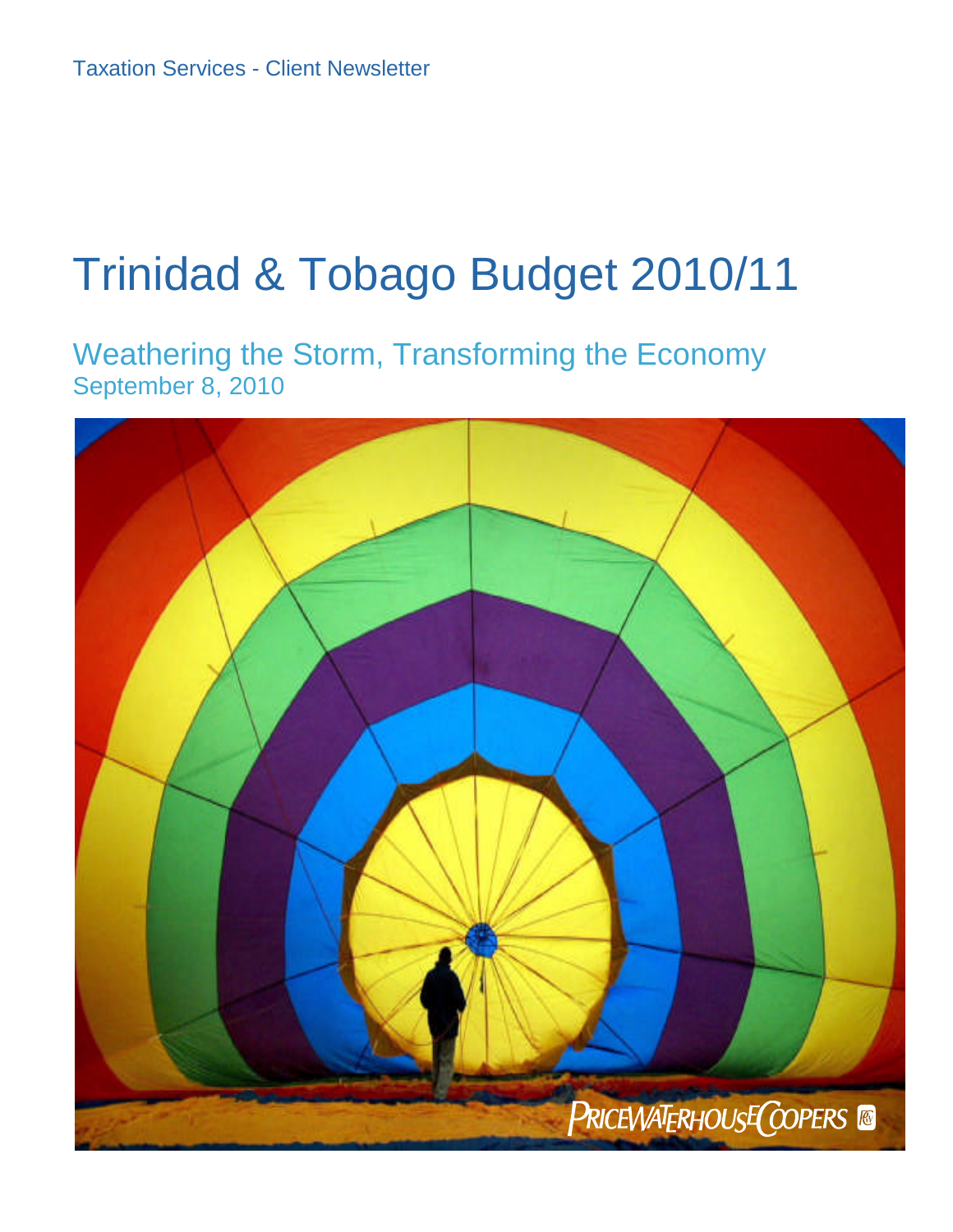September 2010



Dear Executive

On September 8, 2010, The Honourable Winston Dookeran, Minister of Finance presented to Parliament, and a very curious nation, the Budget for Fiscal year 2010/11, the first and much anticipated Budget of his Government. The theme of this year's Budget is "Facing the issues, Turning the Economy Around".

The Measures outlined in the Minister's presentation are consistent with and begin to give meaning to some of the campaign promises. However, many of the measures are still being fleshed out and we await the relevant details. Whether the government can stay the course, display the necessary resolve and effect successful implementation of these measures will become evident in due course.

PricewaterhouseCoopers is pleased to provide this Newsletter which outlines a summary of the fiscal measures announced by the Honourable Minster, our interpretation of, and commentary on, those measures, and our initial thoughts on the potential impact of the Budget. This is not intended to be a comprehensive statement or formal interpretation of the fiscal provisions and therefore should not be acted upon without seeking professional advice.

Challenging times such as these, accompanied as they often are by complex fiscal and other measures, demand global knowledge and local expertise, characteristics that are integral to our practice. Our people can assist you in understanding, and maximizing the opportunities that these make available to you.

**Sincerely** 

FA 14

Leader, Taxation Services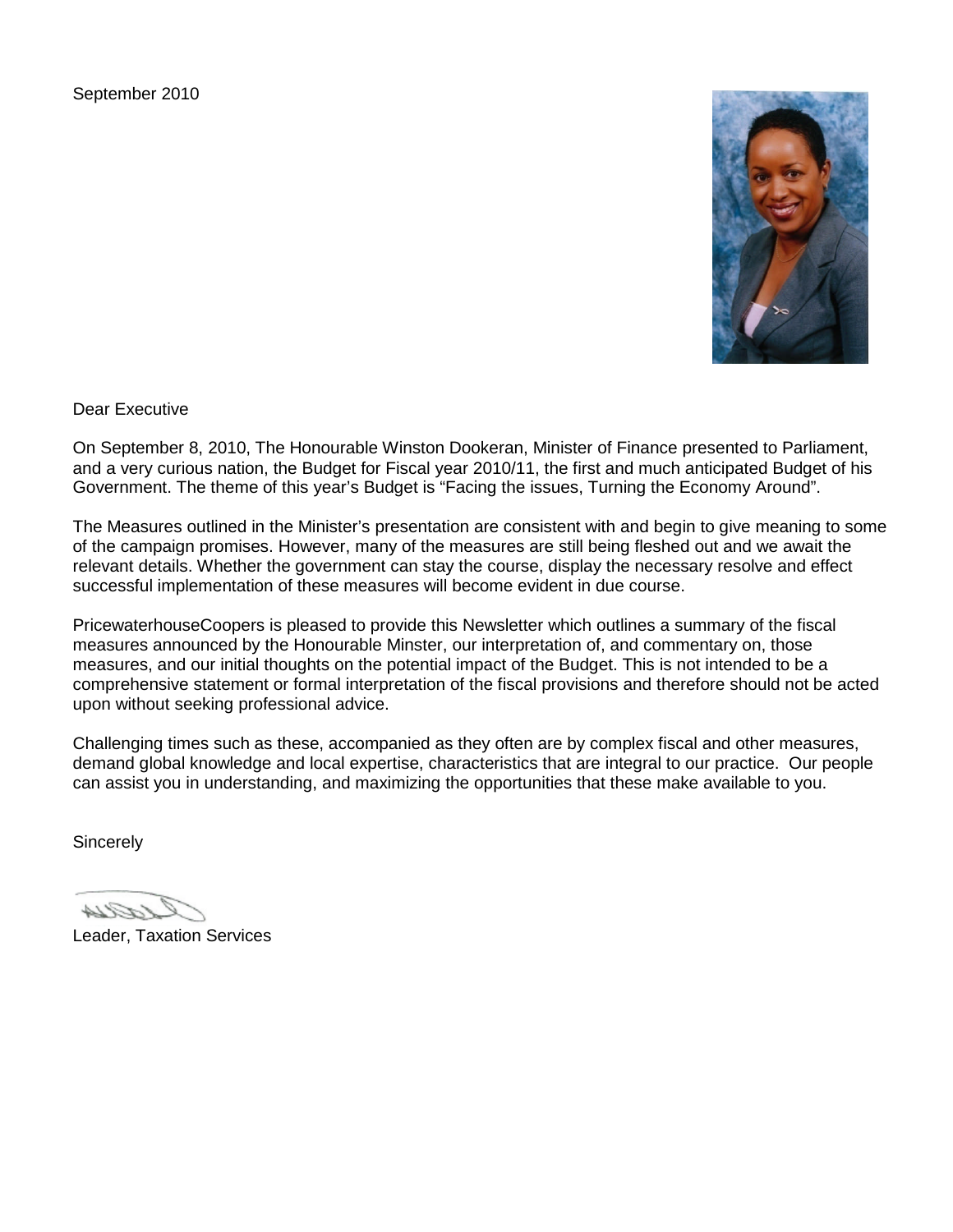# **Table of Contents**

- **Budget Overview 2010/11**
- The Budget Revenue & Expenditure for 2010/11
- Summary of Fiscal Measures for 2010/11
- Commentary on Fiscal Measures for 2010/11
- Overview of 2009/10 Fiscal Revenue & Expenditures
- Appendices:
	- 1. Tax Facts;
	- 2. Corporation Tax Computation;
	- 3. Income Tax Computations.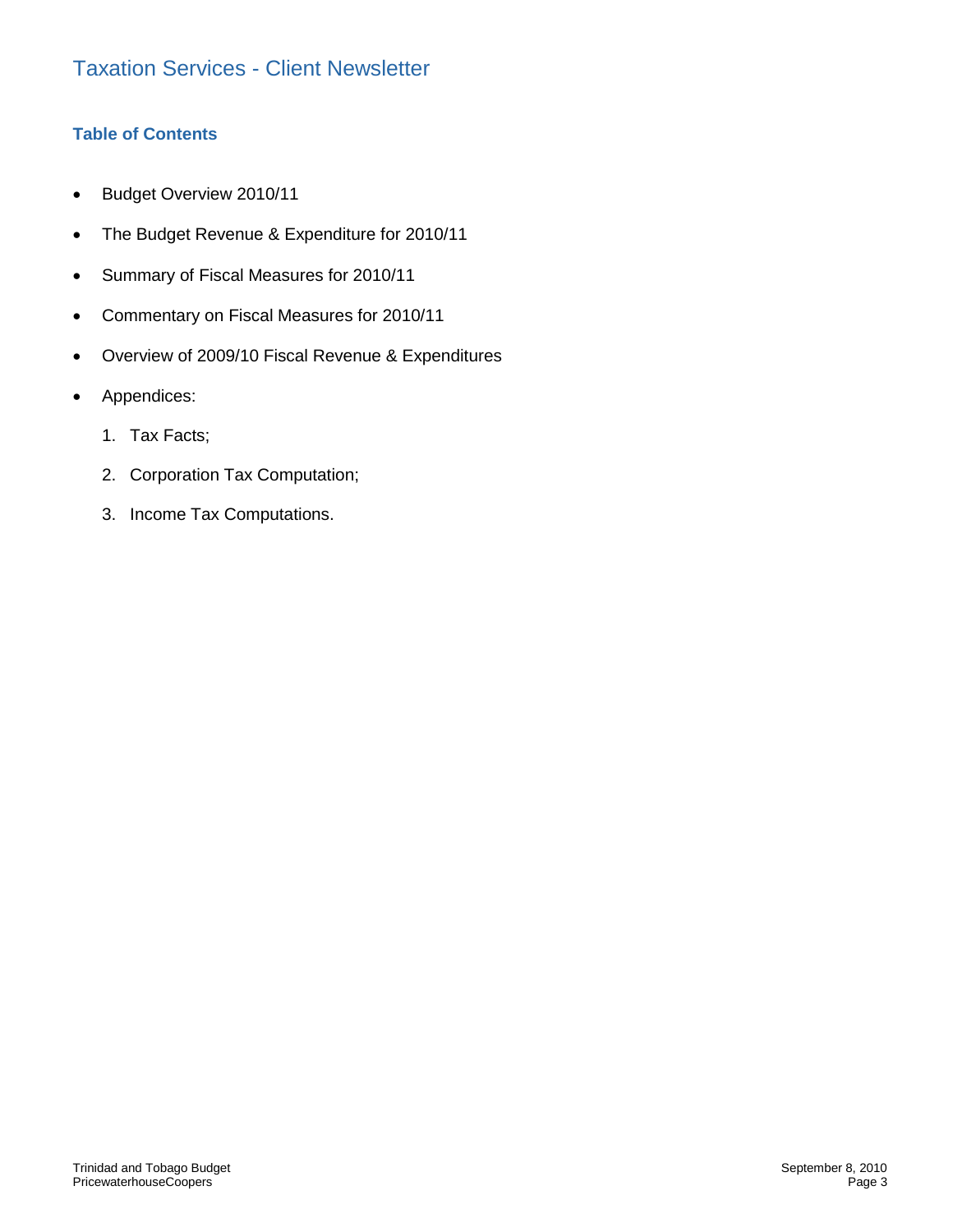# **Budget Overview 2010/11**

On the eve of the historic electoral victory of US President Barack Obama over Senator John McCain, it was obvious to the world that the American public had exceedingly high expectations for President Obama to "fix" all the economic and other issues that stymied the growth of the economy, collapse of the financial markets and increased unemployment rates and incidences of foreclosures on homes to unprecedented levels. History has shown that any economy facing major challenges will need time and strong (and often unpopular) policies to navigate and weather the storm to recuperate and reverse downward trends.

The four month old coalition Government of the Republic of Trinidad and Tobago-The Peoples Partnership, like the Obama Administration, enjoyed a landslide electoral victory and public expectations were also running high that the new administration would work its magic and deliver us from the economic downturn and the crime epidemic.

In the face of all the anticipation, the Honourable Minister delivered his first budget presentation in Parliament under the theme "Facing the issues, Turning the Economy Around". It appears to be in keeping with the People's Partnership manifesto, but whether it will achieve its objectives remain to be seen.

It was noted that the Government's budget is premised on a seemingly conservative price of US\$65 per barrel for oil and US\$2.75 per mmbtu for gas. Inflation is projected to be at 7% and real GDP growth is expected to be 2%.

Several fiscal measures were announced which included axing of the property tax. While most property owners will breathe a sigh of relief, the fact remains that the property tax regime is archaic and outdated and desperately needs to be revamped. Time will tell whether this tax regime is reformed and if so, what shape it will take.

Given the new administration's stated focus on entrepreneurship and innovation, for example, in the agriculture sector, and the high levels of

intangible assets that such "new economy" industries produce in the form of patents, trademarks, know- how etc, it is surprising, that there was no provision in the Finance Minister's presentation for the introduction of relief, such as wear and tear allowance, for such intangible assets. Even traditional industries such as heavy and light manufacturing are likely to get a significant competitive advantage by the introduction of a capital allowance regime for such assets.

The proposed allowances for manufacturers as well as to promote alternative energy, namely compressed natural gas, solar and wind energy are all welcome initiatives. However, we wait to see whether these initiatives will be embraced with enthusiasm by the populace. Additionally, Minister Dookeran noted that in order to bolster development in the downstream energy sector, pensions fund trustees will be allowed to invest pension proceeds in suitable "down stream" activity. However, this measure will require "real time" regulatory oversight in order to manage the potential risks associated with trading in the capital market.

It was interesting to note that the Government has sought to expand the free trade zone activity by removing the project cap of US\$50M. While this may revitalize the struggling free trade zone regime, the issues regarding bi lateral trade relations continues to be exist and it will be interesting to see how the Government balances these two.

Incentives for agriculture and small businesses were also announced and while initiatives are necessary for these two areas that have been neglected for far too long, one wonders about whether these proposed measures will suffice to stimulate the much needed growth and development in the areas.

Housing was also tackled through several initiatives such as the proposed creation of a holding company for the T&T Mortgage Company and Home Mortgage Bank which is to facilitate greater public participation in this area through listing on the Stock Exchange and the raising of finance through the use of derivatives.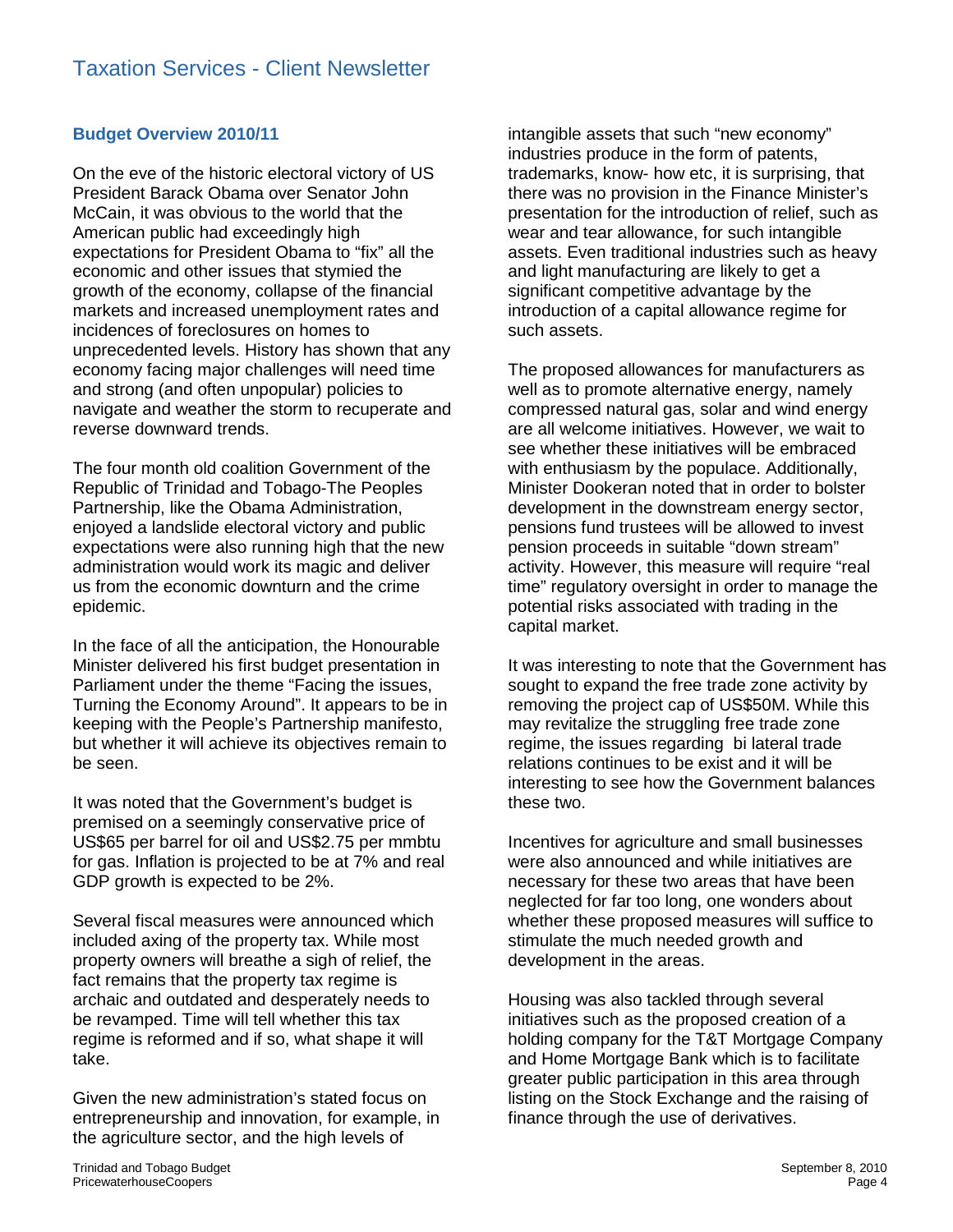We would advise caution as this initiative brings to mind the Fanny Mae and Freddy Mac debacles in the US and the widespread fall out caused by the abuse of mortgage backed derivative products.

Further, while the \$18,000 mortgage interest allowance is a positive measure, the practical and legal permutations of "joint ownership" needs to be recognized and accommodated. Additionally, while the pension entitlements payments were increased to \$3000 per month, there is still uncertainty regarding the minimum wage.

Crime continues to be a major priority and the Government proposes to introduce several measures such as increased community policing, youth mentoring and the introduction of computerized tools and specialized courts for narcotics, ammunition and kidnappings amongst other initiatives. While these measures are welcomed there is some skepticism as to whether these measures can adequately address the crime situation.

The proposed amendments to the employee share ownership plan provisions are welcomed. However, to limit the tax to the cost of the shares originally purchased, the Minister will need to consider the differing impact of a LIFO, FIFO or Weighted Average tracking scheme.

Minister Dookeran went on to indicate that future economic growth and development of the economy would be contingent on:

- Expanding the energy sector and more particularly alternative energy sources;
- Deepening downstream energy activity;
- Realigning the economy by encouraging entrepreneurship;
- Establishing a world outsourcing industry under which T&T will export its expertise in the energy services sector;
- Promoting and supporting art and culture including fashion, film and entertainment;

 Revitalizing the agricultural sector by revising incentives and introducing an ambitious infrastructure programme.

The Honourable Minister also announced Government's intention to:

- Introduce an International Business Centre in place of the Trinidad and Tobago International Financial Centre (TTIFC).Other than noting that the IBC will be working with the State enterprises, E-teck and The Tourism Development Company as well as The Ministries of Trade and Industry and Finance, the vision for the IBC regime has not been communicated. We await further details on this initiative.
- Revitalise capital markets which have been under significant stress since transactions shrank from 34, 946 in 2004 to 9,844 in 2009 and market value of shares traded shrank from 3 billion in 2004 to 1.4 billion in 2009. The steps for revitalization of the capital markets include restructuring National Enterprises Limited, offering a fiscal inducement for participation in the market, and listing Methanol Holdings Trinidad Limited on an International Stock Market with a cross listing on the Trinidad and Tobago Stock Exchange. Notably, no amendment to the Green Fund Levy provisions has been introduced to counteract the potential negative impact of green fund levy on financial market transactions such as Repos.
- Grow the economy by improving infrastructure, opening new economic space in certain specified areas in the country, implementing a growth and investment strategy, managing industrial estates, expanding and improving free trade zones and developing Tobago. These are all broadly outlined but again detailed measures will need to be provided in due course.

It is obvious that the reliance on the energy sector continues to exist and diversification of the economy continues to elude us and as such whether the non energy sector initiatives can actually be implemented and achieve the desired level of diversification remain to be seen.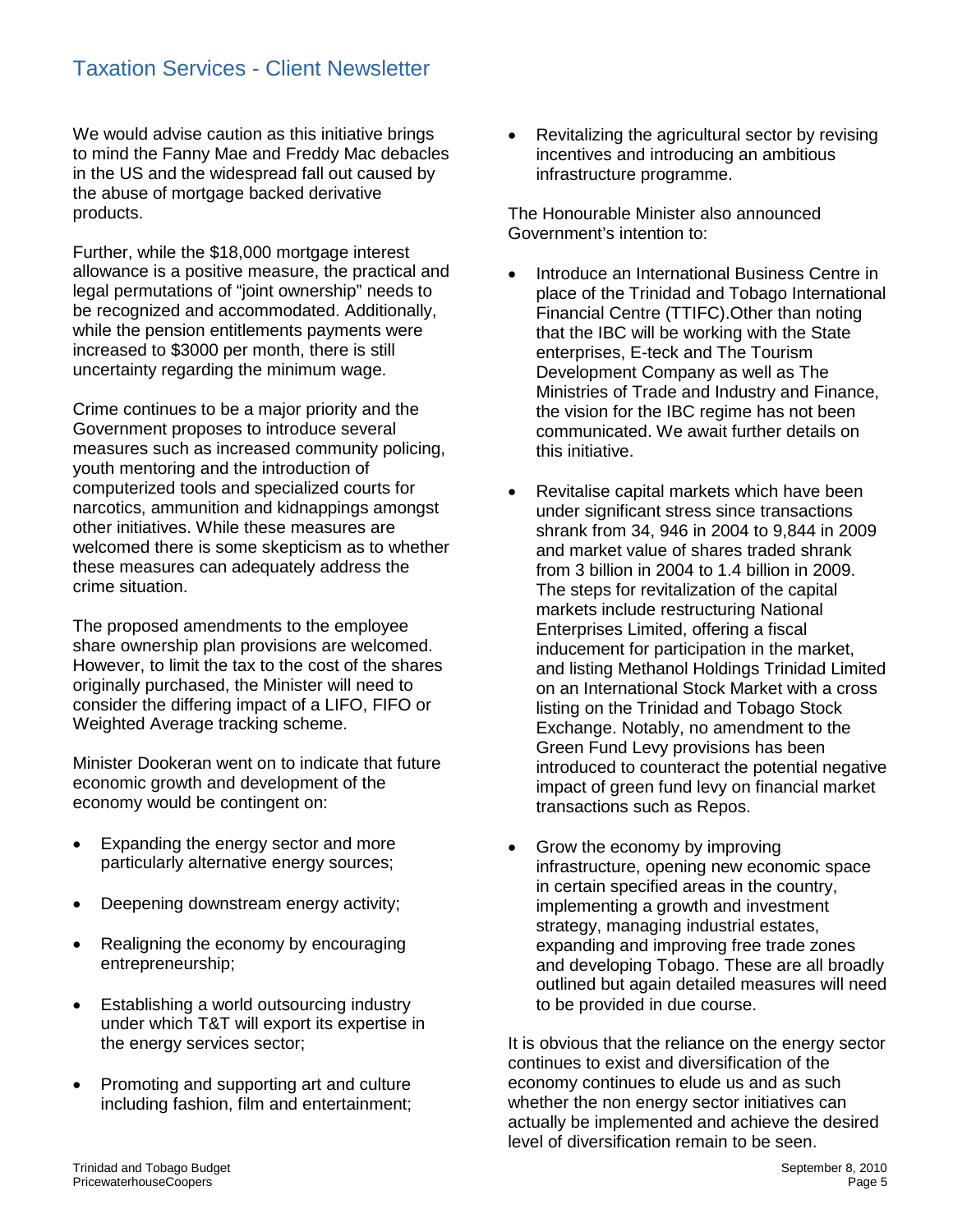As expected, the Honourable Minister identified those issues which he indicated his Government needs to address to ensure that it can start with a "clean slate and find solutions to the persistent problems that have great uncertainties on the national balance sheet". The uncertainties identified and measures to address include the following:

a. CLICO:

The measures announced to address this are as follows:

- Insurance business will be separated from Short term investment and mutual funds business and the obligations to the policyholders will be honoured and backed by the Statutory Fund;
- The insurance businesses of CLICO and British American will be merged and divested.
- Depositors in the short term investment and mutual funds will receive an initial payment of a maximum of \$75,000, with the balance of their entitlement being

amortised over 20 years at 0% interest.

- CL Financial will be reviewed and its assets divested to recover public funds.
- b. Hindu Credit Union:

A similar approach will be taken to provide relief to investors in the Hindu Credit Union.

c. Alutrint and the Rapid Rail Projects:

The Minister noted that notwithstanding significant Government expenditure to date on these projects, both projects have been shelved.

Overall, the budget is in keeping with the Government's manifesto and many of the measures identified are at a high level. It will therefore be interesting to see the Government's detailed action plan. Further, the Government's move to introduce allowances is promising. However, its metal will be tested and its resolve and effectiveness will be by how it navigates the tumultuous economic times and weathers the storm.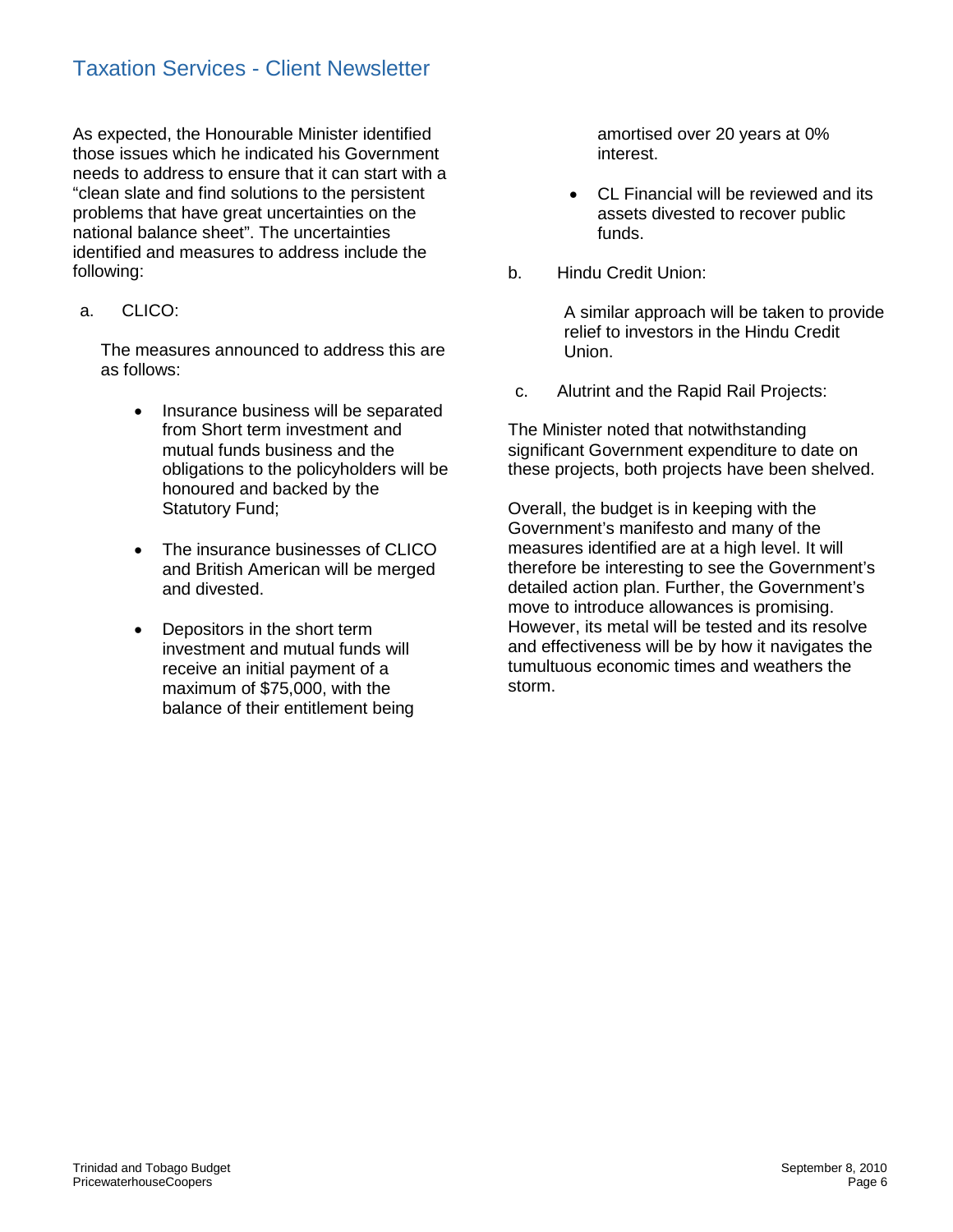# Taxation Services - Client Newsletter Newsletter

# **The Budget Revenue & Expenditure for 2010/11**

#### Fiscal Deficit

The Honourable Minister indicated that the GORTT projects another deficit for fiscal year 2010/2011 of \$7.7 billion amounting to 5.48% of GDP. This results from projected revenues of \$41.3 billion and expenditures of \$49 billion. Minister indicated that the GORTT projects another deficit for fiscal year 2010/2011 of \$7.7<br>to 5.48% of GDP. This results from projected revenues of \$41.3 billion and expenditures<br>low reflect revenues of \$40.223 billion a

The pie charts below reflect revenues of \$40.223 billion and expenditures of \$52.147 billion as contained in the Draft Estimates of Revenue and Expenditure document.

Of the \$40.223 billion revenue, \$13.3 billion is projected to be received from Oil companies as compared to \$8.9 billion in 2010 and \$11.7 billion in 2009, an increase of 13.7% from 2009. ates of Revenue and Expenditure document.<br>billion revenue, \$13.3 billion is projected to be received from Oil companies as compared to<br>010 and \$11.7 billion in 2009, an increase of 13.7% from 2009.

|                           | Revenue<br>in $$B$ |                             | Expenditure<br>in $$B$ |
|---------------------------|--------------------|-----------------------------|------------------------|
| Income and profits        | 24.963             | Ministry of Finance         | 11.590                 |
| Goods and services        | 7.845              | <b>Ministry of National</b> |                        |
| International Trade       | 2.101              | Security                    | 2.806                  |
| Other Tax Revenue         | 0.354              | Ministry of Education       | 3.738                  |
| Property non tax revenue  | 4.088              | Ministry of Health          | 3.418                  |
| Other non tax revenue     | 0.851              | Other                       | 30.595                 |
| Repayment of past lending | 0.021              |                             |                        |
|                           |                    |                             | 52.147                 |

40.223







**Allocation of Revenue**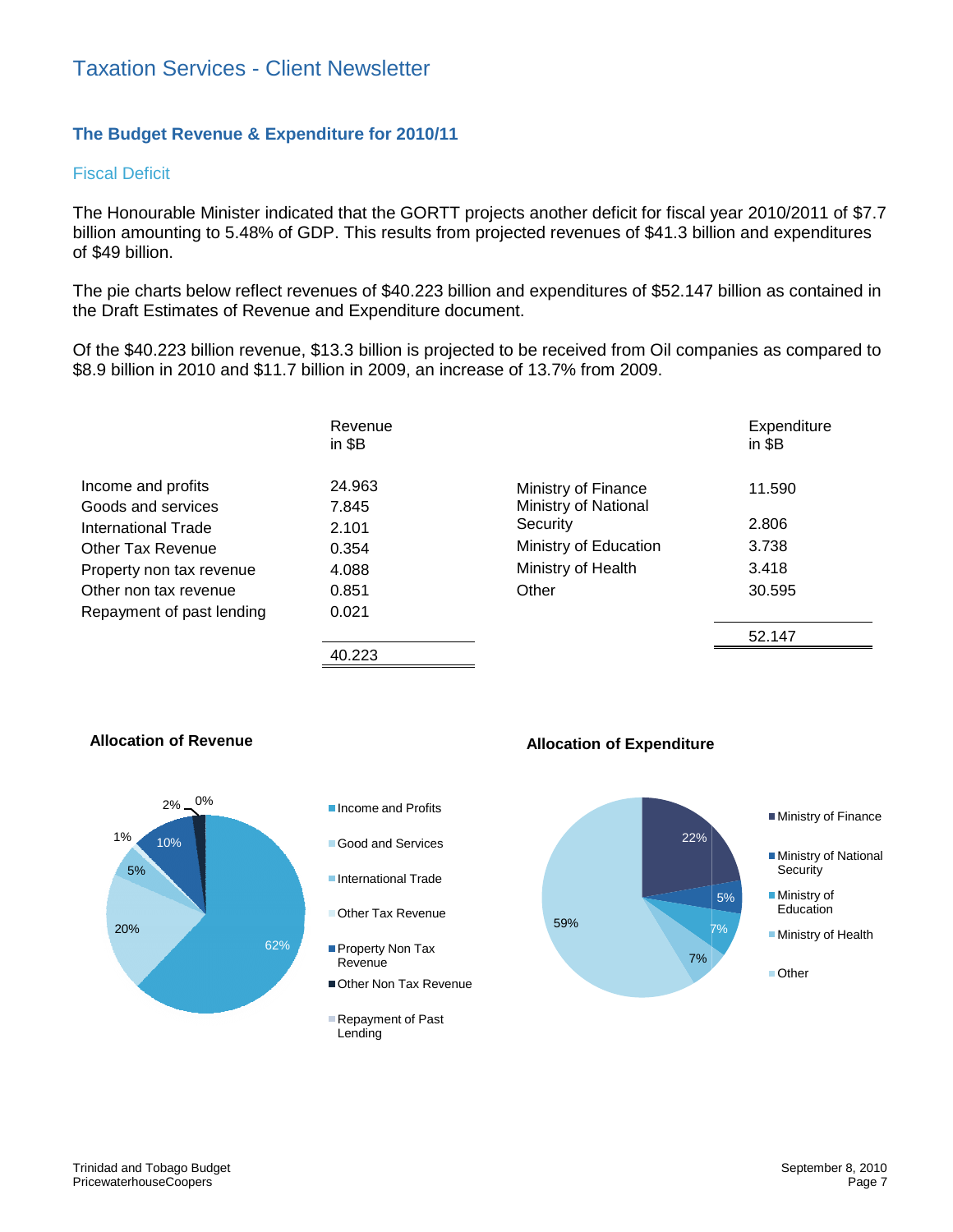# **Summary of Fiscal Measures for 2010/11**

# Petroleum Profits Tax

Rate of PPT reduced from 50% to 35% for deep water blocks. No change of rate for land and shallow acreage.

# Unemployment Levy

Current rate is 5% and no legislative changes proposed.

# Supplemental Petroleum Tax

- Revision of SPT base and rates mentioned but no details provided;
- 20% reduction in SPT rates as a sustainability Incentive for mature and small marine oil fields;
- Investment Tax Credit of 20% of qualifying capital expenditure in respect of mature land and marine fields for SPT purposes.

# New Competitive Bid Round

Under the new bid round which closed on September 8, 2010, the 1995/96 PSC model will be used with the MOE paying all taxes except Withholding Tax and Stamp Duty out of its share of production. A total of six bids were received and the next stage is evaluation and negotiation.

# Corporation Tax

- No change in rates of tax of 25% and 35% for Petrochemical Companies;
- $\bullet$  Exemption no change proposed;
- Allowances:
	- Increase in minimum wear and tear allowance from 10% to 25% for manufacturer's on assets other than buildings;
	- Increase maximum arts and culture allowance from \$1million to \$2million;
- Deduction of contribution to Children's Life Fund up to 15% of total income per income year;
- 130% Wear and Tear Allowance on acquisition cost of plant and machinery used for construction of CNG conversion centre;
- 130% wear and tear allowance on cost of CNG kits and cylinders used in conversion of vehicles of fleet operators;
- 150% wear and tear allowance on solar heating equipment acquired by companies;
- 150% wear and tear on acquisition of wind turbines;
- 75% accelerated depreciation on capital expenditure of smart energy efficient systems.
- 150% allowance on energy audit costs;

# Customs & Excise Duty

- No change in applicable rates;
- Reliefs:
	- Removal of customs duty on CNG conversion kits and cylinders;
	- 0% for 5 years on motor vehicle tax on imports for CNG vehicles up to 2 years old;
	- 0% import duty on imports of solar water heaters;
	- 0% import duty on wind turbines and equipment.

# Withholding Tax

#### General rate of 15% retained.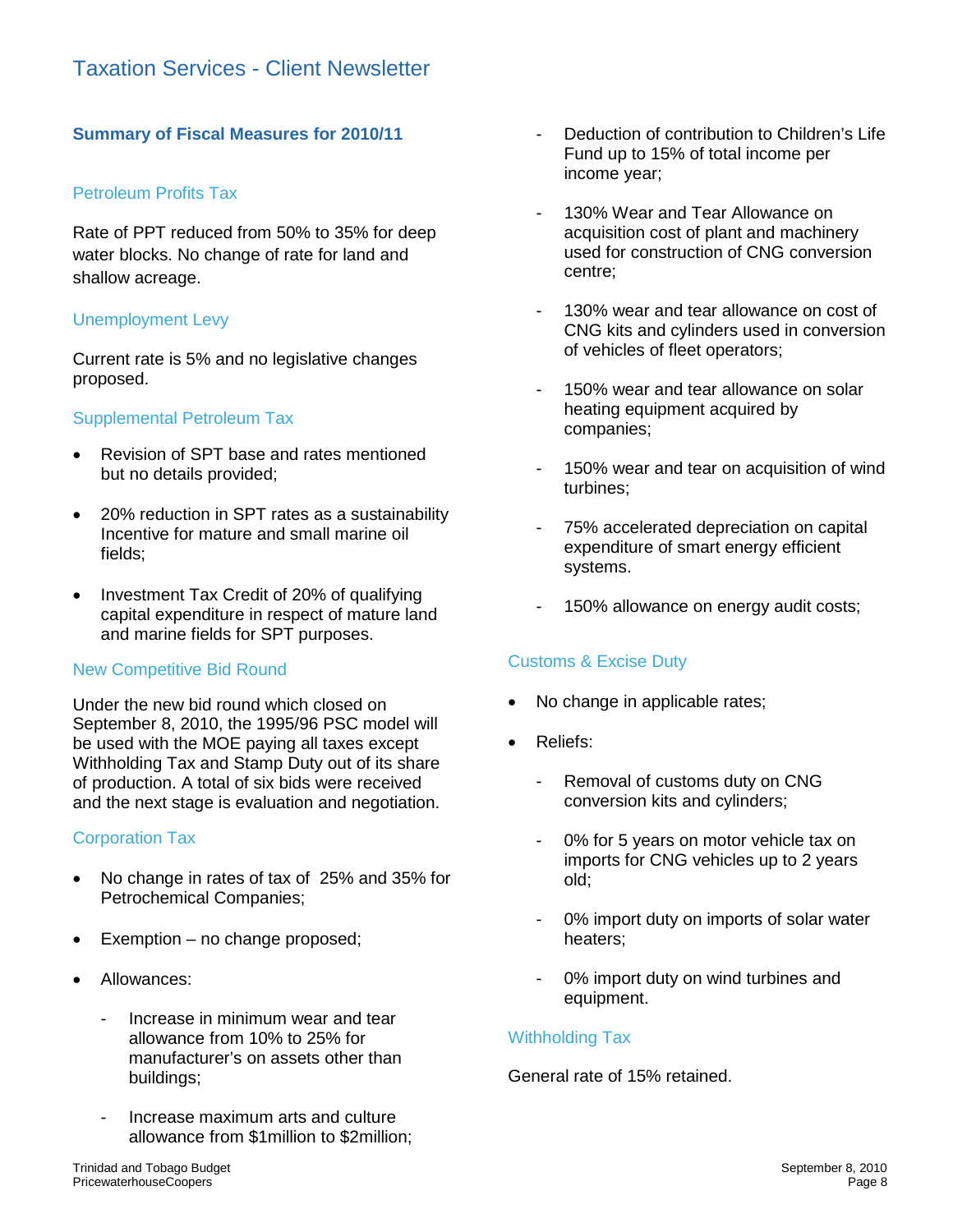# Income Tax

- The rate of tax of 25% retained;
- Allowances:
	- \$1,000 tax free special duty allowance to police officers;
	- \$18,000 mortgage interest allowance per household for first time homeowners for first 5 years;
	- Deduction of contribution to Children's Life Fund up to 15% of total income;
	- Tax on proceeds of transfer of shares under ESOPs limited to initial investment;
	- Threshold for annual bonus distribution under ESOPs reduced from 40% to 25%;
	- Employees of subsidiaries within a Group to be allowed to participate in ESOP of parent company;
	- 25% tax credit to individuals on CNG kits and cylinders up to value of \$10,000;
	- 25% allowance up to \$25,000 on solar heating equipment.

# Value Added Tax

- No change to the 15% standard rate of tax;
- Reliefs:
	- 0% VAT on imports for CNG vehicles up to 2 years old;
	- 0% VAT of solar water heating equipment;
	- 0% VAT on wind turbines.

# Stamp Duty

No change to the applicable rates.

# Property Taxes

Property Tax Act 2009 to be repealed and rates and values under current Land and Building Taxes Act will apply. A waiver of all Land and Building taxes for the year 2010 has been granted.

# Small and Micro Enterprises

The establishment of a \$10 million Innovation Financing facility via Commercial banks has been announced.

## Agricultural Incentives

- Loan Default Fund to be established;
- Reduction of interest rates from 6%-8% to 3%-5%;
- Allocation of \$75-150 million for 2011 to the Agricultural Development Bank;
- \$20 million to be designated for lending by the Agricultural Development Bank for Greenhouse and other similar technologically driven agricultural projects.

# **Environment**

- NGO's to access Green Fund;
- Green Fund legislation to allow for remediation, reforestation and conservation of the environment.

#### Litter Act

100% Increase in penalties imposed under the Litter Act, 1973.

#### Research and Development

- Expansion of sales turnover criteria for accessing the Research and Development facility offered by the Business Development Company Limited from its maximum of \$5 million to \$25 million;
- Increase in grants for single projects from \$100,000 to \$500,000 and for alliance projects from \$200,000 to \$1 million.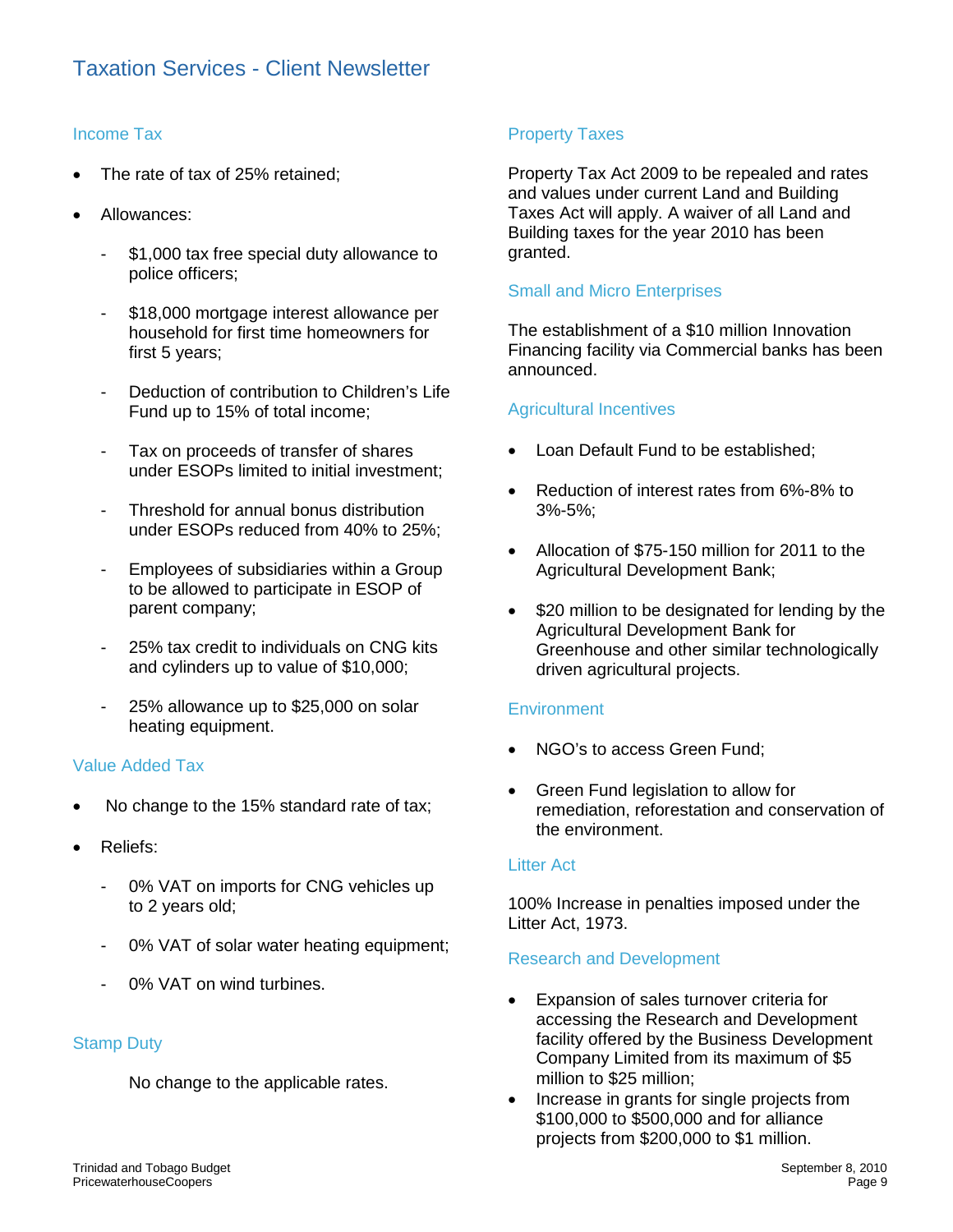Motor Vehicle Transfer Tax

No change

Motor Vehicle Penalties and Fees

# No change

# Tax Amnesty

An amnesty to be granted on outstanding penalties and interest up to income year 2009 for late filing of returns and late payment of income tax, corporation tax, business levy, green fund levy, VAT and lands and building taxes. This amnesty expires on May 31, 2011.

# **Commentary on Fiscal Measures for 2010/11**

In a departure from the practice of past administrations, the Peoples Partnership Government had provided us with a few hints over the recent past as to what we could expect from its Budget. The Honourable Prime Minister was quoted or paraphrased as saying "Read my lips, no new taxes", cribbed from the infamous broken promise of the then US President George W Bush, while the Honourable Minister of Finance stated that there would be "no magic" in his Budget, indicating, one assumes, that there would be no quick fix to our economic woes. The Budget presentation reflected the veracity, at least to date, of both statements. There were no taxes introduced, and no magic solutions proposed to the challenges currently being experienced in the economy. However, several fiscal measures were proposed to stimulate the economy, promote certain government initiatives and/or provide relief. They were as follows:

# Petroleum Tax

Decreasing annual crude oil production and the sustainability of the level of hydrocarbon reserves requires measures to stimulate this vital sector and encourage investment.

The much anticipated new fiscal regime for the energy sector has manifested itself in proposed changes to the rates of PPT and SPT and the introduction of an Investment Tax Credit (ITC) for SPT purposes.

The change in the rate of PPT from 50% to 35% applicable to Deep Water exploration is intended to make the upcoming bid round for deep water blocks more attractive to investors.

The details of the workings of the ITC, which is to apply to mature oil fields, will have to be assessed once they have been announced to determine its effectiveness as an incentive to increase production.

The details of the proposed general revision of the SPT base and rates have not been provided and therefore we await these in order to assess their effectiveness as a stimulus to the constantly declining oil production.

The adequacy of these proposals to serve as stimulation for this very important sector of our economy and to establish / enhance T&T as a competitive business environment must be evaluated. Given the very significant cost of deep water exploration, which we must pursue if we are to stimulate and increase production, we are uncertain as to whether the industry players will regard the proposed rate reduction on its own as sufficient incentive.

# Corporation Tax

1. Initial Allowance:

In the last Budget, the then Government promised an increase of the initial allowance that may be claimed by persons involved in a manufacturing trade from 75% to 90% of the cost of acquisition of plant or machinery acquired and used in the trade. We had pointed out at that time that the intent of that proposed amendment was uncertain since it was unclear whether it was intended that such persons would be allowed to claim more than 100% of the cost of acquisition and installation of their plant and machinery which would arise if they claimed 90% initial allowance and 25% wear and tear allowance on such assets. We were awaiting publication of the draft amendment to determine whether it would answer our questions. However, this legislation has not so far been presented to Parliament, so the uncertainty remains.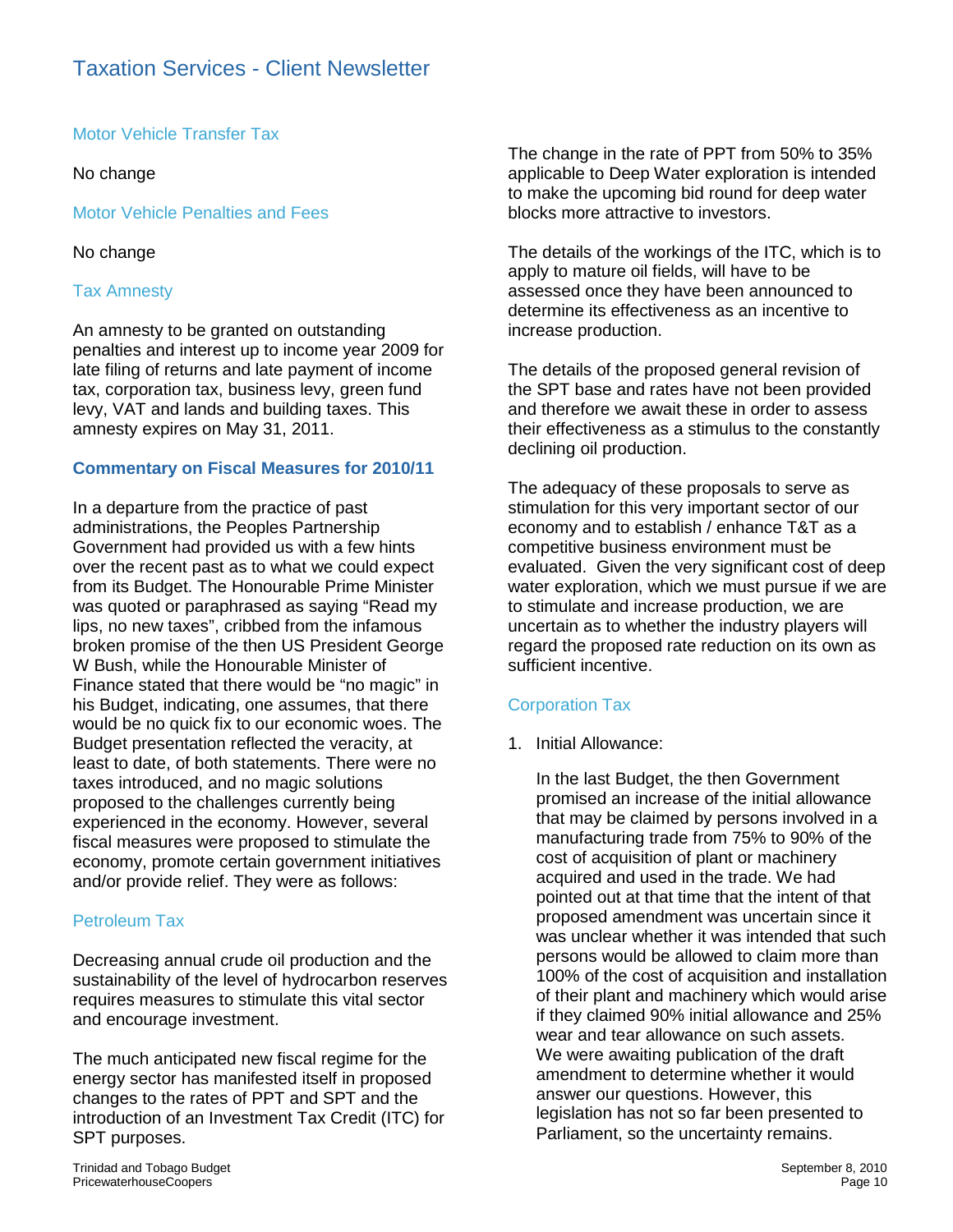The Minister today indicated that this special incentive, i.e., the 90% initial allowance, would be extended to persons engaged in ship building and recycling. In our view, it would appear that any person engaged in such activity would already be entitled to the benefit having regard to the fact that the relevant legislation, the Income Tax (In Aid of Industry) Act, was amended in 2002 to extend the benefits available under that Act, most especially the initial allowance, to all manufacturing trades, and for this purpose defined "manufacturing trade" to include any activity involving the physical, mechanical or chemical transformation of materials into new products. This would seem to encompass shipbuilding and recycling as we understand those terms. So again we wait to see what the draft amendment reveals in terms of the increase in the initial allowance and the proposed expansion of the benefits to these "new industries"

- 2. Wear and Tear Allowance:
	- a. As a further incentive to the Manufacturing Sector, The Honourable Minister also proposes to increase the minimum rate of allowances on all plant and machinery from 10% per annum, which currently applies to assets which fall within Category A of the Seventh Schedule of the Income Tax Act, to 25% per annum. This increase will not apply to buildings which will continue to attract wear and tear at the rate of 10%. The manufacturers will certainly welcome this initiative as it will in effect allow them to write off or deduct the cost of all their assets in the year that they are first put into use. However, it will introduce some complexity for nonmanufacturers, their tax return preparers and the tax administrators as it will introduce a two tier wear and tear system with some persons retaining their four categories of assets which attract wear and tear at the rates of 10%, 25%, 33% and 40%, while others move to a system where only three categories of assets exist attracting wear and tear at the rates of 25%, 33% and 40%.

This measure is to take effect from January 1, 2011.

- b. GORTT proposes to grant certain enhanced wear and tear allowances as follows:
	- 130% of the cost incurred in the acquisition and installation of plant and machinery for construction of a compressed natural gas conversion centre. The speech mentioned "the conversion centre" in the singular so it would appear that it is intended that only one such centre will exist. If that is correct there is no indication to date as to which entity will own the facility and therefore benefit from the allowance;
	- 130% of the cost of acquisition of CNG kits and cylinders for vehicles of fleet operators. We await clarification of whether fleet operators encompasses any business entity that owns/operates a fleet of vehicles including fast food delivery vehicles, people or goods transportation companies and companies that supply their senior staff with transportation either to perform their employment duties or as part of their incentive package;
	- 150% of the cost of solar heating equipment acquired by commercial enterprises;
	- 150% of the cost of acquiring wind turbines;
	- 75% of the cost of acquiring smart energy efficient systems.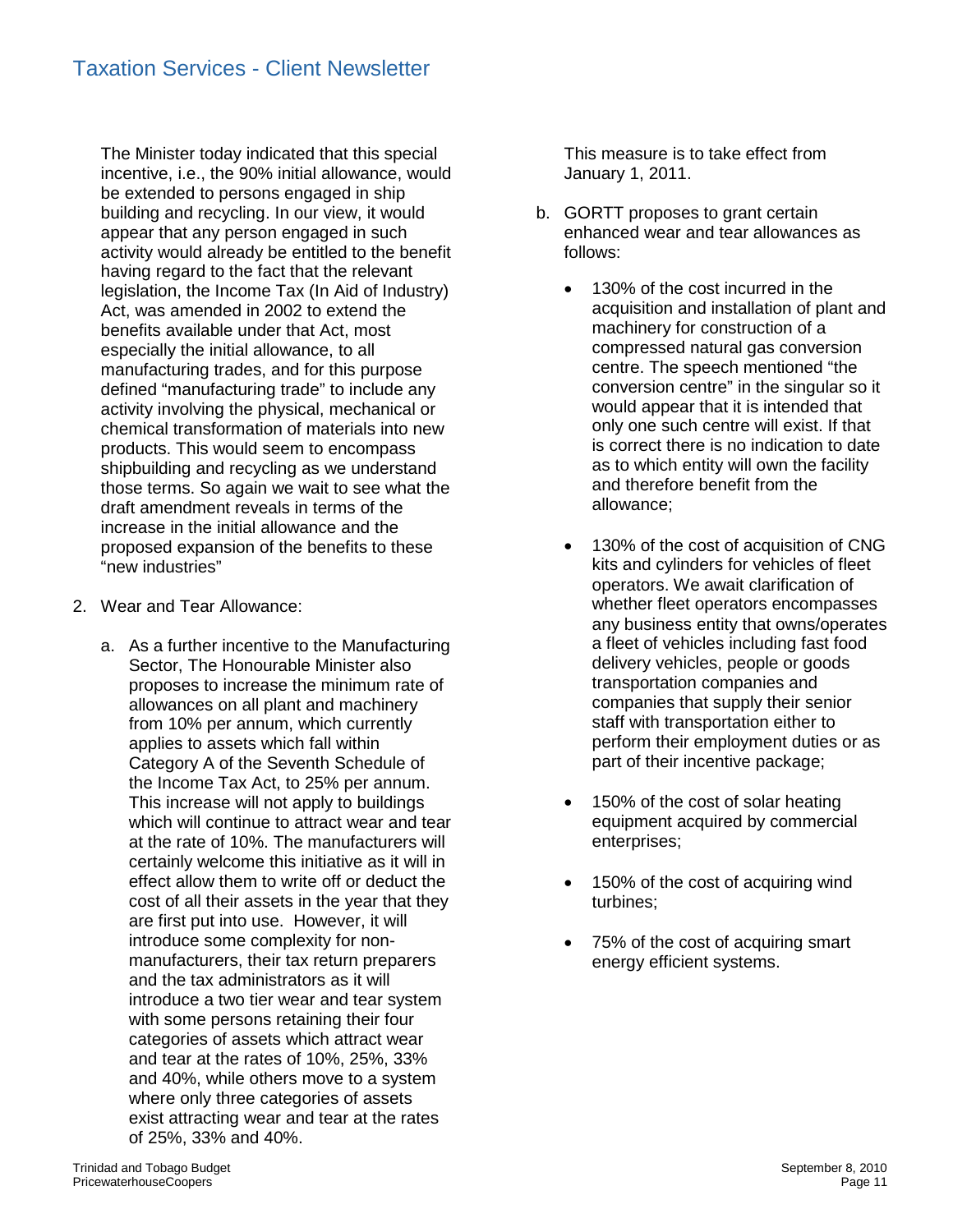These initiatives are intended to encourage the use of more environmentally friendly energy resources and in the case of the CNG plant to reduce the subsidy that GORTT currently incurs to subsidise the gasoline prices borne by consumers of these products by encouraging those consumers to switch to cheaper CNG. While the objective is commendable, the focus seems to be on the importation and installation of equipment manufactured / produced outside of T&T. We wonder whether GORTT has given any thought to encouraging the establishment of a local industry for the production of the CNG kits, or solar or wind turbine equipment.

It is also noted that the incentive in respect of the smart energy efficient system is to be granted in the year of acquisition, which is contrary to the current approach adopted for such allowances granted to manufacturers, who now have to defer their claim for accelerated depreciation to the year that the equipment is first put into use.

- 3. The Free Zone legislation is to be amended to increase the limit of the maximum investment that may be made by an investor in the free zone from TT\$50M. The Minister did not indicate whether a higher limit would be imposed or if it would be left open ended. We await the draft amendment for clarity on this issue. This proposed measure appears to signal this Government's intention to reactivate the free zone which had been "mothballed" by the previous administration in recognition of its commitment under the World Trade Organisation agreement to cease unfair trade practices such as granting special tax incentives to local industries that were not available to all persons. It would be interesting to get this Government's perspective on that issue.
- 4. There is to be an increase in the Art and Culture Allowance from \$1M to \$2M. This allowance is available to companies making contributions to local artists through the acquisition of their works or sponsoring of

their productions. As stated above, the current maximum deduction that can be claimed in respect of such allowance is \$1M, but this maximum applies in respect of the combined art and culture allowance, the sporting allowance and the video production allowance. It is strange that the increase was not also extended to the sporting allowance and it is unclear how the maximum allowance will now be applied. Is it that the first \$1M of the allowance will continue to apply to the aggregate of expenditure incurred in the three areas mentioned above, while any claim above the \$1M must be in relation to art and culture only, up to the maximum of \$2M?

5. GORTT also proposes to amend the tax legislation to grant an allowance for contributions made to the Children's Life Fund up to a maximum of 15% of the company's total income. Does this mean that this will be subjected to the same conditions and "approval" process as contributions to approved charities under deeds of covenant, and will the aggregate of all such contributions, including those to the life fund, be subject to the 15% restriction? Will this mean increased competition for a finite amount of donation dollars from the private sector?

# Income Tax

1. First time home owners will continue to receive relief in respect of the acquisition of their residential properties. The relief will be in the sum of \$18,000 per household of mortgage interest paid in the year of income and will be available for five years from the date of acquisition. What is unclear is whether the relief will take the form of a tax allowance, i.e. a deduction against chargeable income, or a tax credit, an offset against tax liability, since both terms were used in the document. For the purposes of our sample tax computations on page16 of this document we have assumed the former.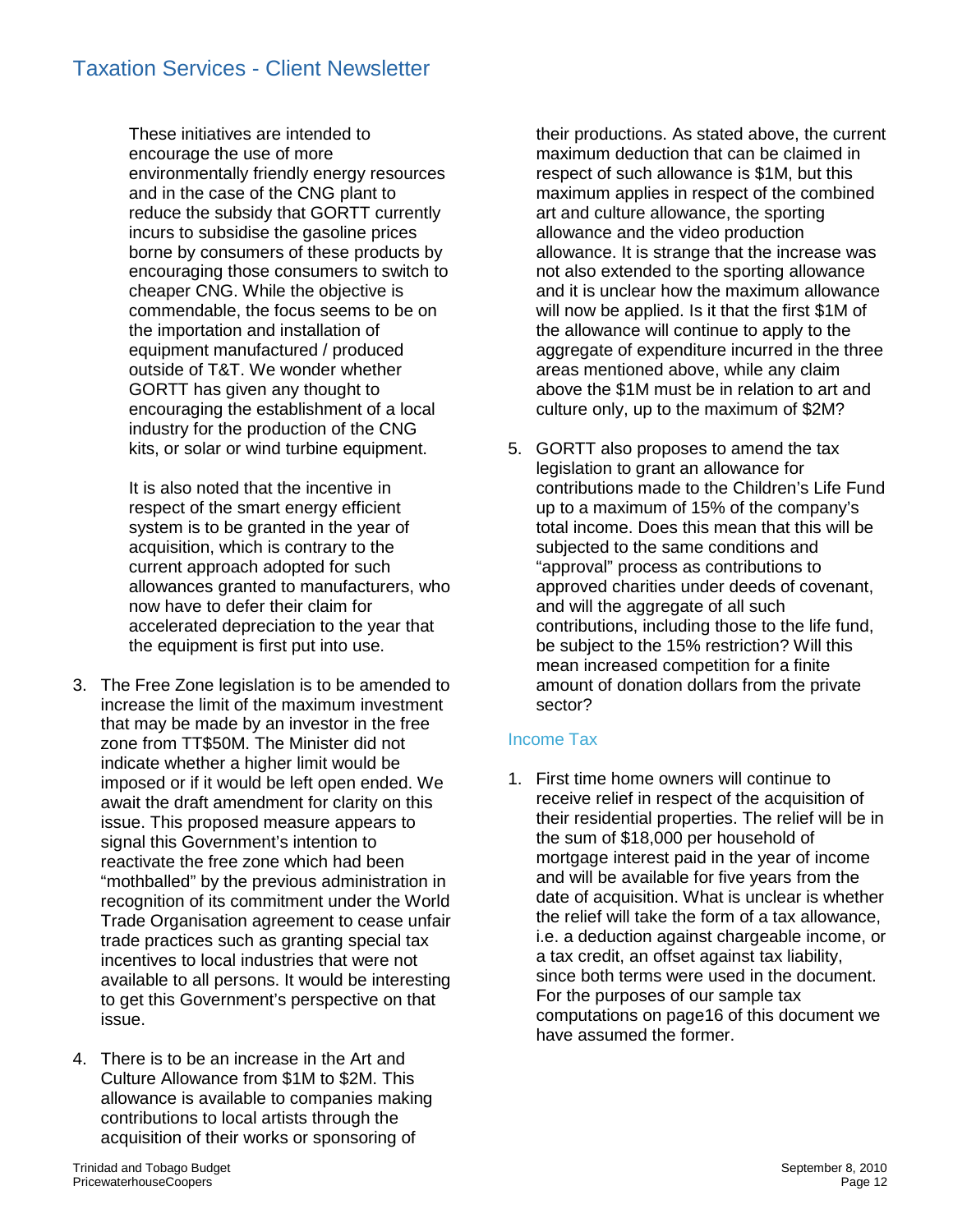What is also unclear is whether the relief will only apply to homeowners who acquire their property after the introduction of the amendment or whether it will be available to anyone in their first five years of ownership whether their acquisition occurred before or after the amendment is introduced.

One assumes that the house the joint home owners will be free to decide on how, i.e. in what percentages, they will share the relief.

- 2. Individuals who convert their vehicles to CNG will be granted a tax credit of 25% of the cost of conversion up to a maximum expense of \$10,000. While the language used in respect of this incentive is unambiguous, we are still uncertain as to whether the intention is to grant a deduction against income, or an offset against taxes. We note that the last attempt by the then Administration to encourage large scale conversion to CNG failed for several reasons including:
	- The cost of conversion which the incentives should help to alleviate;
	- The inconvenience of filling up at the few filling stations that supplied CNG, which the Honourable Minister of Energy and Energy Affairs, Mrs Caroline Seepersad Bachan indicated would be addressed on this occasion; and
	- The inconvenience of locating the fairly large cylinder in the vehicle which will continue to be a concern.

Even with the incentives, however, we would not expect to have a significant amount of conversions unless GORTT signals an intention to withdraw the gasoline subsidy. While we "Trinis" enjoy the carrot we often need the big stick to prod us into action.

3. Individuals are also to be granted a tax allowance of 25% of the value (we would assume the cost) of solar water heating equipment to a maximum value of \$10,000 for use by the household. We trust that the size of the allowance is in keeping with what a householder could reasonably be expected to

expend on acquiring and installing such equipment, but even with that incentive, the very reasonable price that we currently pay for electricity, despite the recent increases, may cause us to be slow in taking advantage of this incentive.

• GORTT is also to amend the Employee Share Ownership Provisions to make such plans more attractive to employees. The ESOP is a plan that allows employees to acquire, in a tax efficient manner, shares in the company by which they are employed. We are heartened to learn that GORTT intends to amend the ESOP legislation to remove tax on any capital gain realized on the disposal of such shares before retirement. Any such gains are now taxable at 25%. However, clear rules will have to be devised to prescribe how the original value of a share is to be determined for the purpose of computing the tax on withdrawal.

The legislation is also to be amended to reduce the amount of the employee's annual bonus that is required to be placed into the ESOP from 40% to 25%. Again, a welcome measure, we would therefore expect to see a renewed interest in such plans.

While the Minister indicated that subsidiary companies will be allowed to participate in an ESOP offered by a member of a group of companies, this is currently possible, though not expressly permitted, under the current legislation.

 Individuals are also to be allowed to deduct contributions made to the Children's Life Fund up to a maximum of 15% of their total income.

# Business Levy

There are no proposed amendments to this levy.

# Green Fund Levy

There are no proposed amendments to this levy.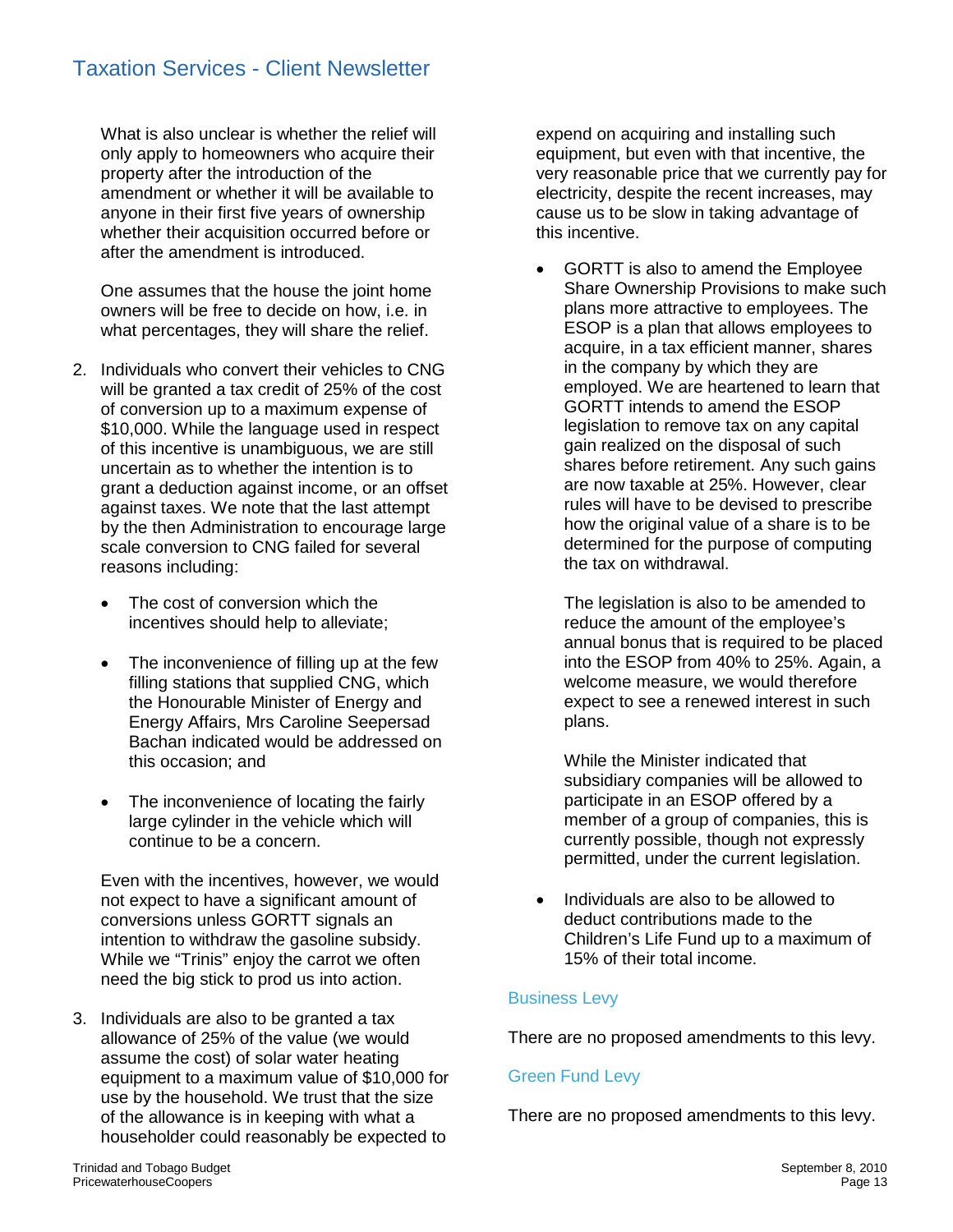# Withholding Tax

There are no proposed amendments to this tax and none were expected. However, we do note GORTT's intention to increase the number of double taxation treaties to which T&T is a party and we look forward to renewed activity in this area.

# Value Added Tax

The Honourable Minister indicated the intention to zero-rate:

- a. Imports of factory outfitted private and commercial CNG motor vehicles that are no more than two years old. This measure is to apply for five years, and
- b. Solar water heating equipment and wind turbines. Based on the debates that have arisen from a similarly worded relief provision, we would urge GORTT to make it clear in the legislation whether it intends the zero-rating to apply to imports, sale and/or leasing of such equipment.

We applaud the fact that GORTT acknowledges that attention needs to be given to addressing the issue of the delay in paying VAT refunds and we trust that in the not too distant future, it will issue and adhere to a commitment to issue refunds within an acceptable period to be identified.

# Property Tax

The Minister stuck with his Regime's commitment to "axe the tax" which will come as a welcome relief to many who feared significant increased liabilities under the proposed system. He indicated that the old system of land and building taxes will continue to apply, or rather be reintroduced at the old rates and old values. What is unclear is what is meant by old values since under that system there is provision for revaluations and such revaluations have been undertaken at least in some areas. We are advised for example that the current property valuations in San Fernando, because they were conducted fairly recently, are significantly higher than elsewhere in the country. How will such inequities be addressed?

# Import Duty

Import duty will be removed on:

- CNG conversion kits and cylinders;
- Solar water heating equipment;
- Wind turbines and supporting equipment.

# Motor Vehicle Tax

The Minister announced his intention to reduce motor vehicle tax on imports of factory outfitted private and commercial CNG vehicles where those vehicles are no more than two years old. This incentive is to apply for a period of 5 years.

## Tax Amnesty

For the third time in approximately 10 years, the Government proposes to introduce a tax amnesty under which penalty and interest due on late filings and payments in respect of income years up to and including 2009 will be waived if the returns are filed and/or outstanding payments made by May 31, 2011. The stated intention is that after the expiration, the Tax Authority will enforce strict compliance or imposition of the applicable penalties. It will apply to income tax, corporation tax, VAT, business levy, green fund levy and land and building taxes.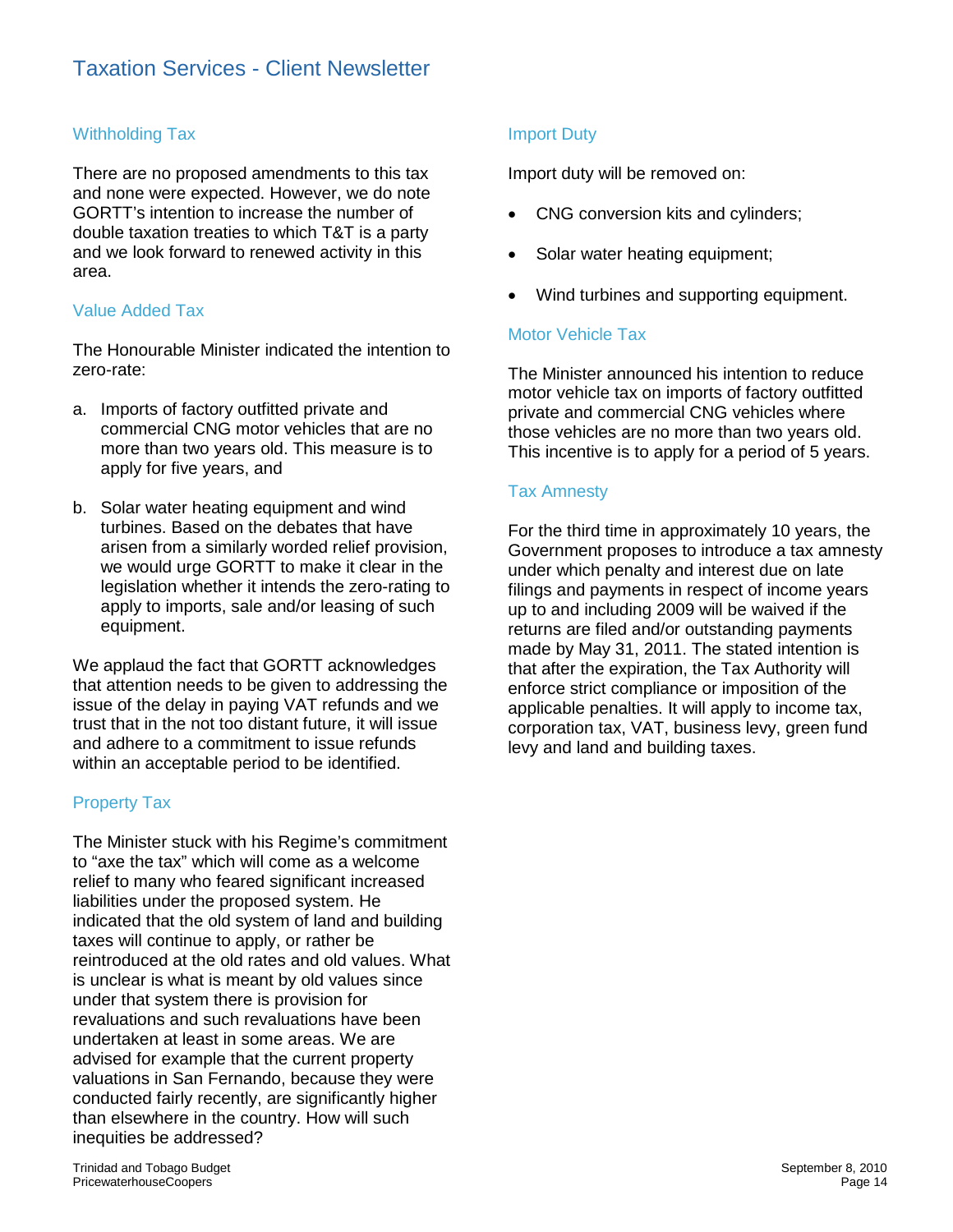## **Overview of 2009/10 Fiscal Revenue & Expenditures**

# **Fiscal Revenue**

|                                    |           | Revised   |          |
|------------------------------------|-----------|-----------|----------|
|                                    | Estimate  | Estimate  | Variance |
|                                    | 2010      | 2010      |          |
| Tax on Income/Profits              | \$Μ       | \$Μ       | $\%$     |
|                                    | 8,983.46  | 13,295.78 | 48.00    |
| <b>Petroleum Taxes</b>             | 5,368.70  | 6,209.48  | 15.66    |
| <b>Corporation Tax</b>             | 4,172.20  | 4,448.00  | 6.61     |
| Individual Income Tax              | 1,531.25  | 1,355.70  | (11.46)  |
| Other Income Taxes                 |           |           |          |
| Taxes on<br>Property               | 325.00    | 23.98     | (92.62)  |
| Taxes on Goods and<br>Services     | 8,140.02  | 7,056.19  | (13.31)  |
| Taxes on<br>International<br>Trade | 2,002.37  | 1,650.05  | (17.60)  |
| <b>Other Taxes</b>                 | 180.50    | 170.00    | (5.82)   |
|                                    | 30,703.51 | 34,209.18 |          |

#### **Review of 2009-2010 Performance - Revised Estimate**

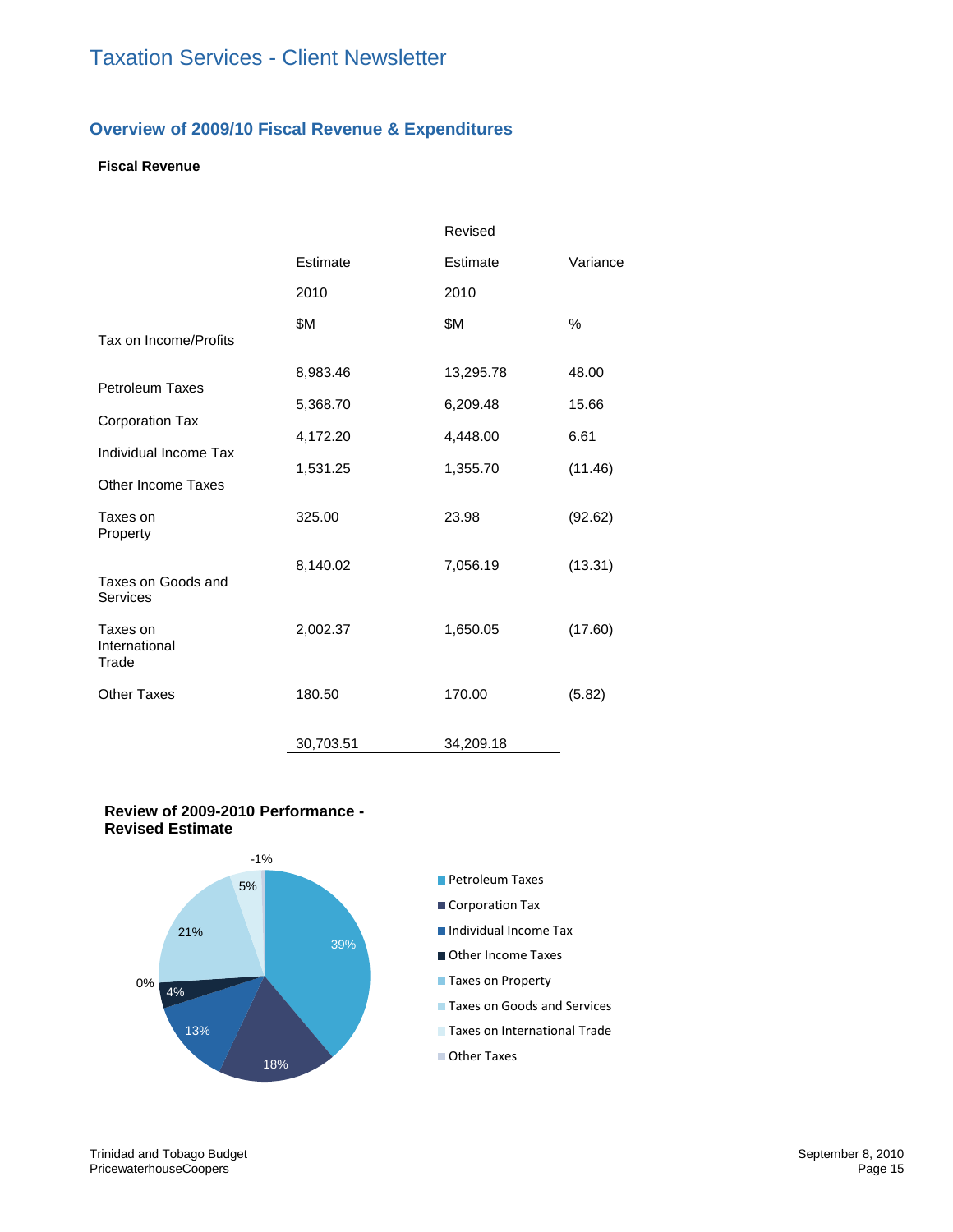#### **Recurrent**

#### **Expenditure**

|                                  |           | Revised   |          |
|----------------------------------|-----------|-----------|----------|
|                                  | Estimate  | Estimate  | Variance |
|                                  | 2010      | 2010      |          |
|                                  | \$Μ       | \$Μ       | %        |
| Ministry of Education            | 3,366.94  | 3,365.72  | 0.04     |
| Ministry of Health               | 3,346.29  | 3,339.99  | 0.19     |
| Ministry of National<br>Security | 4,132.83  | 4,187.18  | (1.32)   |
| Ministry of Finance              | 5,559.23  | 7,959.01  | (43.17)  |
| Other                            | 26,549.81 | 25,122.31 | 5.38     |
|                                  | 42,955.10 | 43,974.21 |          |

#### **Allocation - Revised Estimate**

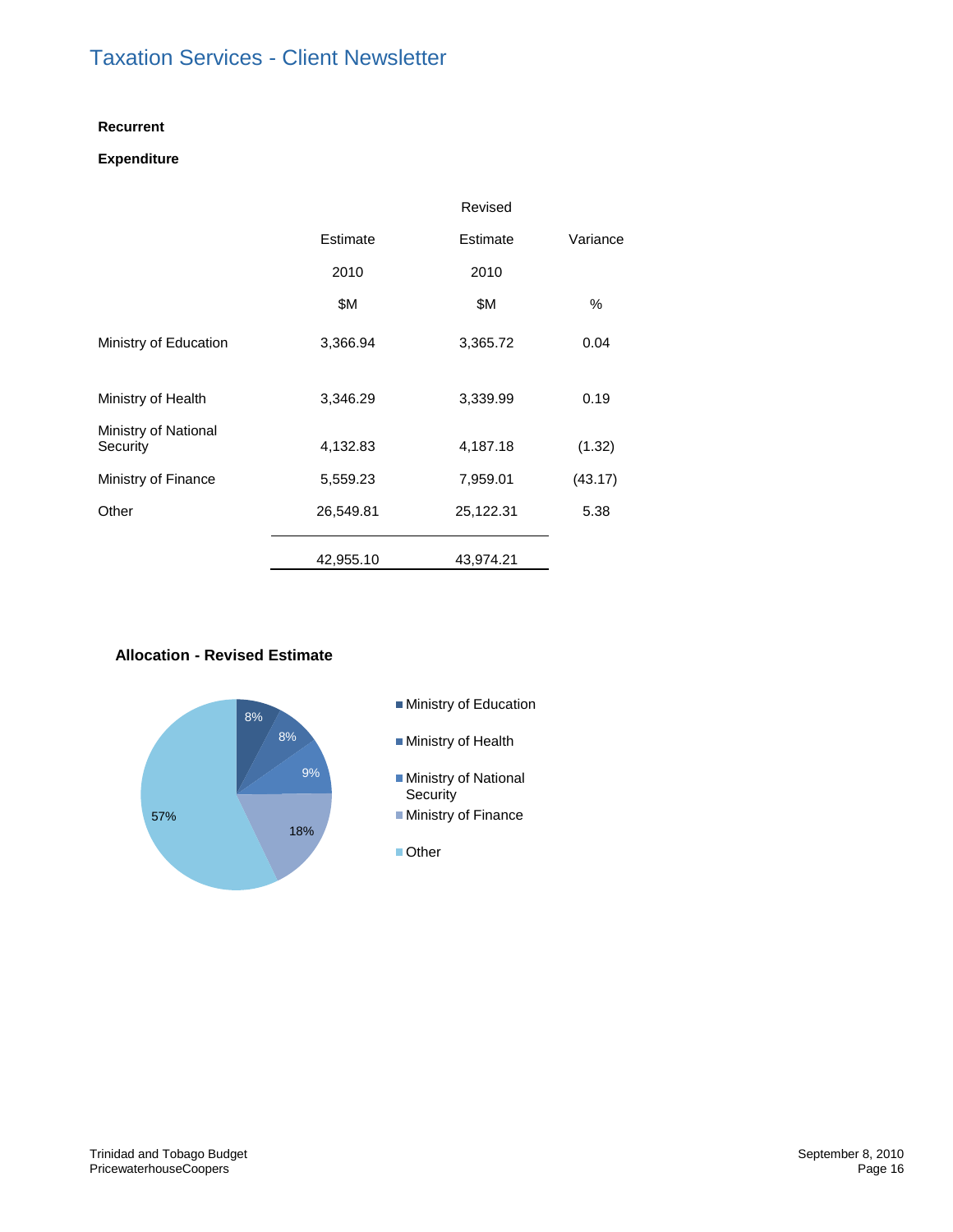# **Appendix 1: Tax Facts**

| <b>Income Tax</b>                                                                                                                                                                                                                                       | 2011                                                                       |                          | 2010                                                            |                          | 2009                                                               |                          |
|---------------------------------------------------------------------------------------------------------------------------------------------------------------------------------------------------------------------------------------------------------|----------------------------------------------------------------------------|--------------------------|-----------------------------------------------------------------|--------------------------|--------------------------------------------------------------------|--------------------------|
| <b>Allowances/Deductions</b>                                                                                                                                                                                                                            |                                                                            |                          |                                                                 |                          |                                                                    |                          |
| Severance Pay<br>Alimony paid<br>Personal Allowance<br><b>Tertiary Education Allowance</b><br>Pension/Deferred Annuity<br>National Insurance<br>First Time Homeowners allowance                                                                         | 300,000<br>No Limit<br>60,000<br>60,000<br>30,000<br>70%<br>18,000         | (1)<br>(2)<br>(2)<br>(3) | 300,000<br>No Limit<br>60,000<br>60,000<br>30,000<br>70%<br>N/A | (1)<br>(2)<br>(2)<br>(3) | 300,000<br>No Limit<br>60,000<br>60,000<br>30,000<br>70%<br>10,000 | (1)<br>(2)<br>(2)<br>(3) |
| Donations to Children's Life Fund                                                                                                                                                                                                                       | 15% of total<br>income                                                     | (4)                      | N/A                                                             |                          | N/A                                                                |                          |
| <b>Corporation Tax</b>                                                                                                                                                                                                                                  |                                                                            |                          |                                                                 |                          |                                                                    |                          |
| Corporation Tax Rate (Petrochemicals)<br>Corporation Tax Rate (Other)<br>Business Levy (On Gross Sales & Receipt)<br>Green Fund Levy (On Gross Sales & Receipt)<br>Initial Allowance<br>Arts and Culture Allowance<br>Donations to Children's Life Fund | 35%<br>25%<br>0.2%<br>0.1%<br>75%<br>2,000,000 *<br>15% of total<br>income | (5)<br>(4)               | 35%<br>25%<br>0.2%<br>0.1%<br>75%<br>1,000,000 *<br>N/A         | (5)                      | 35%<br>25%<br>0.2%<br>0.1%<br>75%<br>1,000,000<br>N/A              | (5)<br>$(6)^*$           |
| <b>Petroleum Taxes</b>                                                                                                                                                                                                                                  |                                                                            |                          |                                                                 |                          |                                                                    |                          |
| Petroleum Profits Tax<br>- Shallow water (shelf/block)<br>- Deep water block<br>Unemployment Levy<br>Supplemental Petroleum Tax<br><b>Investment Income</b>                                                                                             | 50%<br>35%<br>5%<br>Base &<br>Sliding<br>Scale<br>(Revised)                |                          | 50%<br>50%<br>5%<br>Sliding<br>Scale                            |                          | 50%<br>50%<br>5%<br>Sliding<br>Scale                               |                          |
| Local Dividends Received<br>Interest Received (Individuals)                                                                                                                                                                                             | Exempt<br>Exempt                                                           |                          | Exempt<br>Exempt                                                |                          | Exempt<br>Exempt                                                   |                          |

Note (1) For attendance at foreign universities not Government of Trinidad and Tobago Funded;

Note (2) Maximum \$30,000;

Note (3) First time homeowners for five years with effect from the date of acquisition;

Note (4) Equal to amount of donations up to a maximum of 15% of total income in any one year;

Note (5) See Corporation Tax Commentary on page 9;

Note (6) Arts & Culture, Sports & Video Production Allowances limited to \$1M, Arts & Culture new maximum \$2M proposed effective date for new measures January 1, 2011.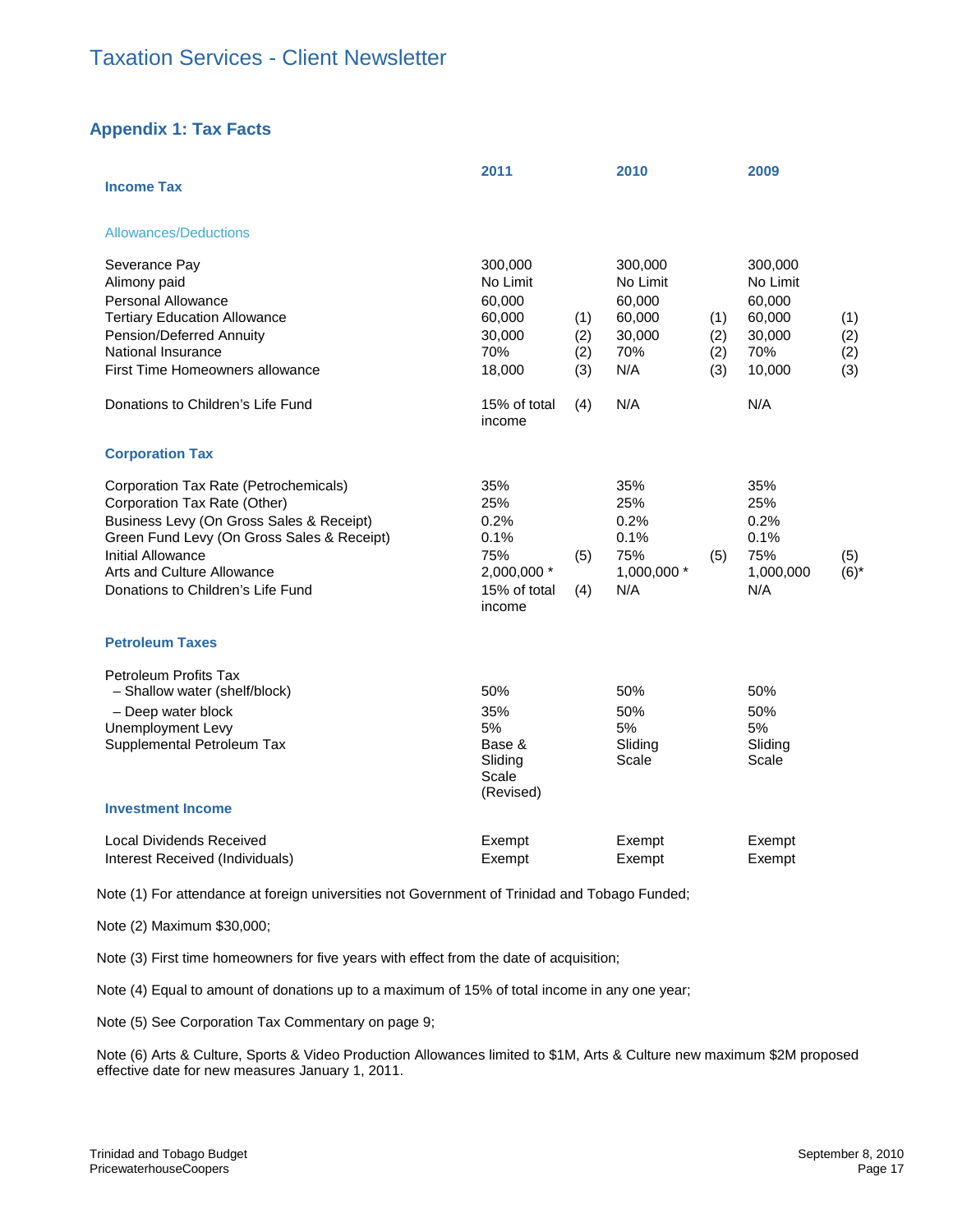# **Appendix 2: Corporation Tax Computation**

|                                      | 2011       | 2010       |
|--------------------------------------|------------|------------|
| Profit as per Financial Statements   | 12,000,000 | 12,000,000 |
| Add:                                 |            |            |
| Depreciation                         | 1,300,000  | 1,300,000  |
| Donations not under Deed of Covenant | 100,000    | 100,000    |
|                                      | 1,400,000  | 1,400,000  |
| Less:                                |            |            |
| Donations to Children's Life Fund    | 200,000    |            |
| Arts and Culture                     | 2,000,000  | 1,000,000  |
| Wear and Tear Allowance              | 250,000    | 100,000    |
| Initial Allowance (75%)              | 750,000    | 750,000    |
| Gain on Disposal of Assets           | 40,000     | 40,000     |
|                                      | 3,240,000  | 1,890,000  |
| Chargeable Profit                    | 10,160,000 | 11,510,000 |
| Corporation Tax @25%                 | 2,540,000  | 2,877,500  |
| <b>Effective Tax Rate</b>            | 21%        | 24%        |
| <b>Bussiness Levy</b>                |            |            |
| <b>Gross Sales/ Receipts</b>         | 30,000,000 | 30,000,000 |
| Business Levy @0.2%                  | 60,000     | 60,000     |
| <b>Green Fund Levy</b>               |            |            |
| <b>Gross Sales/Receitps</b>          | 30,000,000 | 30,000,000 |
| Green Fund Levy @0.1%                | 30,000     | 30,000     |

#### **Assumptions :**

Change in minimum wear and tear allowance of 10% to 25% except for buildings Capital allowances base \$1,000,000 in both years Initial Allowance rate refer to Corporation Tax Commentary Donation's to Children's Life Fund is not greater than 15% of the company's statutory total income (200,000/30,000,000 x 100%)= 0.667% Company is not engaged in the production of petrochemicals Proposed changes effective date January 1, 2011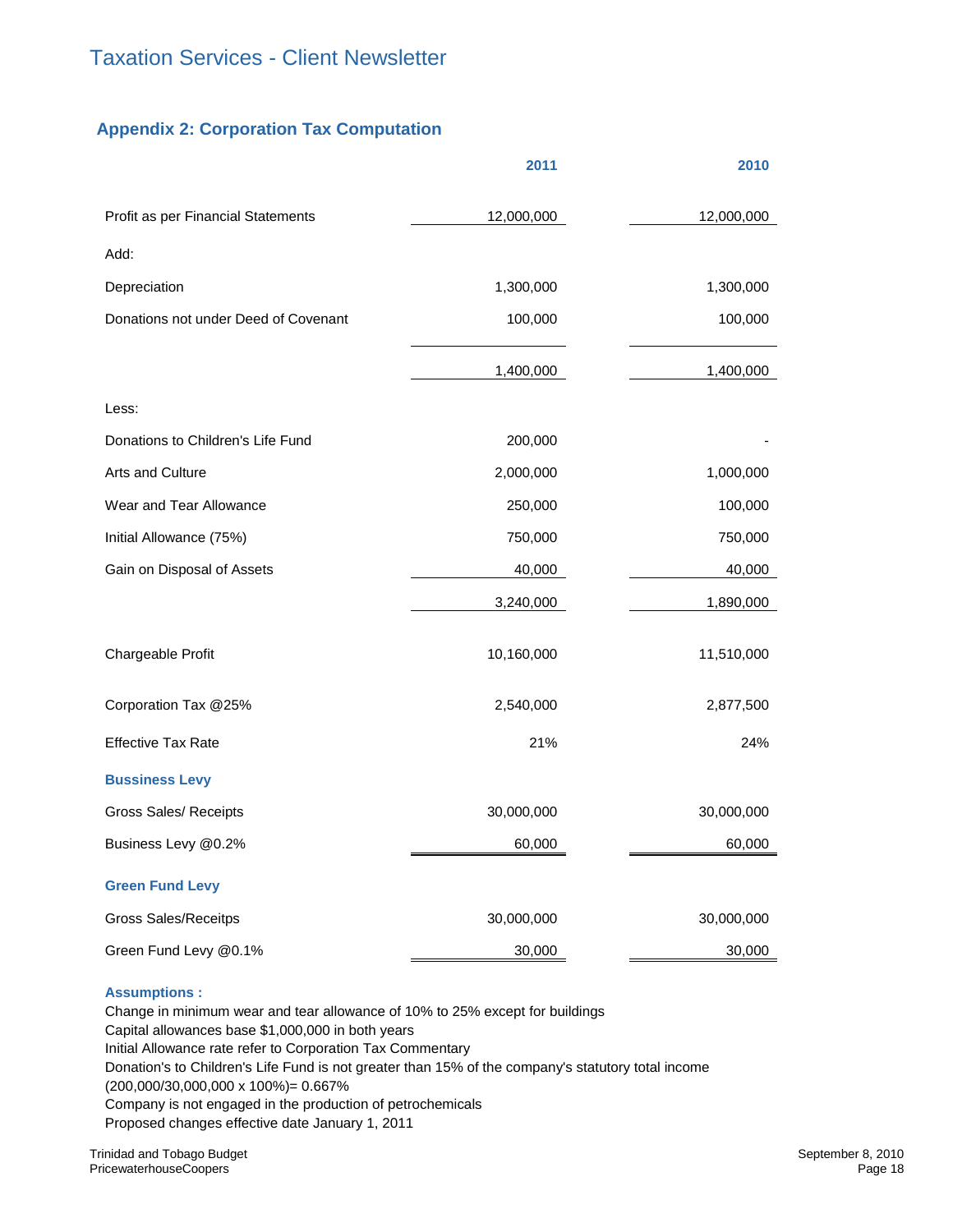# **Appendix 3: Income Tax Computations**

| 1. Lower Income Person                                                   | 2011<br>\$ | 2010<br>\$ | 3. Higher Income Person                                                      | 2011<br>\$               | 2010<br>\$             |
|--------------------------------------------------------------------------|------------|------------|------------------------------------------------------------------------------|--------------------------|------------------------|
| Income<br>Less:                                                          | 72,000     | 72,000     | Income<br>Less:                                                              | 800,000                  | 800,000                |
| <b>Personal Allowance</b>                                                | 60,000     | 60,000     | Personal Allowance                                                           | 60,000                   | 60,000                 |
| <b>Tertiary Education Allowance</b>                                      |            |            | <b>Tertiary Education Allowance</b>                                          | 60,000                   | 60,000                 |
| Pension/ Annuity & NIS<br>Contributions<br><b>First Time Houseowners</b> | 10,000     | 10,000     | Pension/ Annuity & NIS<br>Contributions<br><b>First Time Houseowners</b>     | 30,000                   | 30,000                 |
| Allowance                                                                |            |            | Allowance                                                                    | 18,000                   |                        |
| Children's Life Fund                                                     | 2,000      |            | Children's Life Fund                                                         | 120,000                  |                        |
| Taxable Income                                                           |            | 2,000      | Taxable Income                                                               | 512,000                  | 650,000                |
| <b>Income Tax Thereon</b>                                                | 0          | 500        | <b>Income Tax Thereon</b>                                                    | 128,000                  | 162,500                |
| <b>Effective Tax Rate</b>                                                | 0.0%       | 0.7%       | <b>Effective Tax Rate</b>                                                    | 16.0%                    | 20.3%                  |
| 2. Middle Income Person                                                  | 2011<br>\$ | 2010<br>\$ | 4. Retiree (Over 60 years)                                                   | 2011<br>\$               | 2010<br>\$             |
| Income<br>Less:                                                          | 250,000    | 250,000    | Income<br>Less:                                                              | 100,000                  | 100,000                |
| <b>Personal Allowance</b>                                                | 60,000     | 60,000     | <b>Personal Allowance</b>                                                    | 60,000                   | 60,000                 |
| <b>Tertiary Education Allowance</b><br>Pension/ Annuity & NIS            | 45,000     | 45,000     | <b>Tertiary Education Allowance</b><br>Pension/ Annuity & NIS                |                          |                        |
| Contributions<br><b>First Time Houseowners</b>                           | 20,000     | 20,000     | Contributions<br><b>First Time Houseowners</b>                               |                          |                        |
| Allowance                                                                | 18,000     |            | Allowance                                                                    |                          |                        |
| Children's Life Fund                                                     | 12,000     |            | Children's Life Fund                                                         | 10,000                   |                        |
| Taxable Income                                                           | 95,000     | 125,000    | Taxable Income                                                               | 30,000                   | 40,000                 |
| <b>Income Tax Thereon</b>                                                | 23.750     | 31,250     | <b>Income Tax Thereon</b>                                                    | 7.500                    | 10.000                 |
| <b>Effective Tax Rate</b>                                                | 9.5%       | 12.5%      | <b>Effective Tax Rate</b>                                                    | 7.5%                     | 10.0%                  |
|                                                                          |            |            | <b>SUMMARY:</b>                                                              |                          |                        |
|                                                                          |            |            | <b>Effective Tax Rate</b>                                                    |                          |                        |
|                                                                          |            |            | <b>Comparatives</b>                                                          | 2011                     | 2010                   |
|                                                                          |            |            | 1. Lower Income Person<br>2. Middle Income Person<br>3. Higher Income Person | $0.0\%$<br>9.5%<br>16.0% | 0.7%<br>12.5%<br>20.3% |

**4. Retire 7.5% 10.0%**

**3. Higher Income Person 16.0% 20.3%<br>
<b>4. Retire 16.0%** 20.3%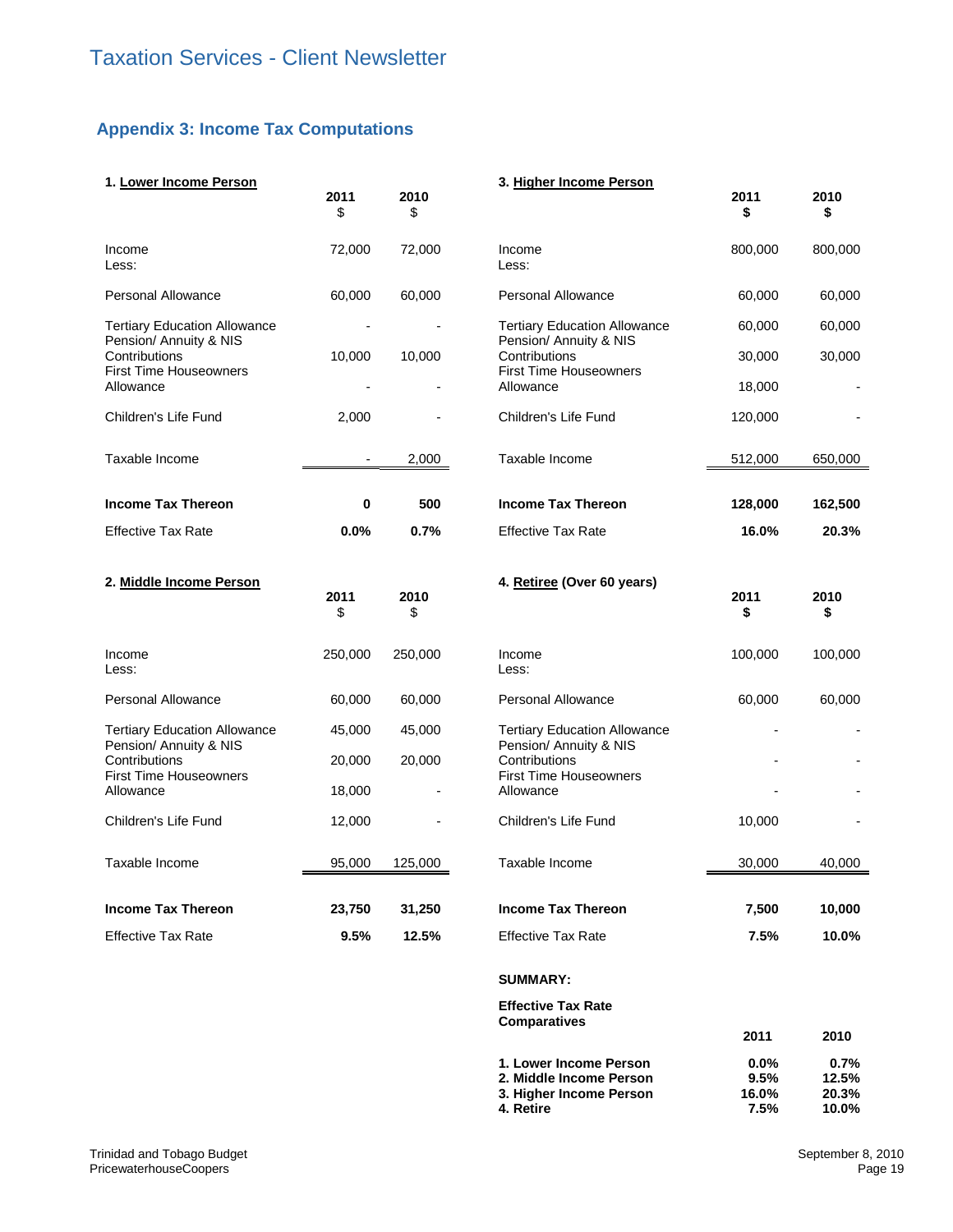**Notes:**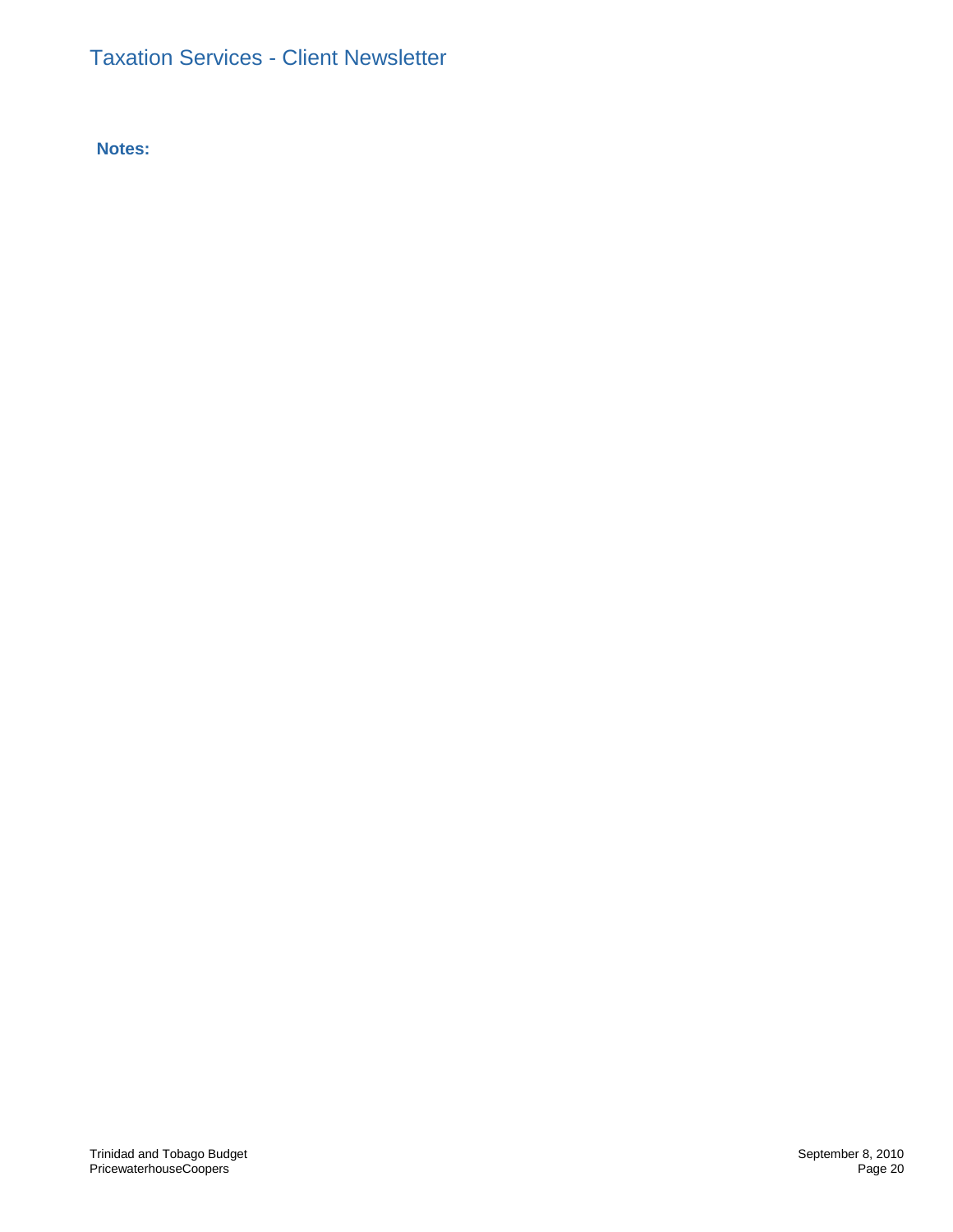Important Notice: PricewaterhouseCoopers has prepared this Client Newsletter to alert clients on the principal changes announced in the 2010/11 Budget. The changes are outlined in general terms and for information purposes only and therefore should not be acted upon without securing professional advice.

If you have any further questions in connection with the above or would like to explore further how these Budget pronouncements may impact your business or corporate arrangements, please feel free to contact any member of our specialist tax team listed below or your usual PricewaterhouseCoopers Trinidad & Tobago contact.

# Your PricewaterhouseCoopers Tax Team:

|                          | <b>Allyson West, Tax Partner</b>                           | <b>Keith Robinson, Director</b> |                                                                              |  |
|--------------------------|------------------------------------------------------------|---------------------------------|------------------------------------------------------------------------------|--|
| Telephone:<br>Email:     | 1-868-623-1361-3, Ext 173<br>allyson.west@tt.pwc.com       | Telephone:<br>Email:            | 1-868-623-1361, Ext 191<br>keith.robinson@tt.pwc.com                         |  |
|                          | <b>Brian E Jones, Senior Manager</b>                       |                                 | <b>Walter Rochester, Senior Manager</b>                                      |  |
| Telephone:<br>Email:     | 1-868-623-1361, Ext. 273<br>brian.ellison.jones@tt.pwc.com | Telephone:<br>Email:            | 1-868-623-1361, Ext 281<br>walter.rochester@tt.pwc.com                       |  |
|                          | <b>Angelique Bart, Senior Manager</b>                      |                                 | <b>Fanny Ursulet-Headley, Senior Manager</b>                                 |  |
| Telephone:<br>Email:     | 1-868-623-1361, Ext. 170<br>angelique.k.bart@tt.pwc.com    |                                 | Telephone: 1-868-623-1361, Ext 132<br>Email: fanny.ursulet-eadley@tt.pwc.com |  |
|                          | Rehanna La Borde, Senior Manager                           |                                 |                                                                              |  |
| Telephone:<br>Email:     | 1-868-623-1361-3, Ext 137<br>rehanna.la.borde@tt.pwc.com   |                                 |                                                                              |  |
| <b>Office Locations:</b> |                                                            |                                 |                                                                              |  |
| <b>Port of Spain:</b>    |                                                            | <b>San Fernando:</b>            |                                                                              |  |
| 11-13 Victoria Avenue    |                                                            | <b>NEM Building</b>             |                                                                              |  |

Trinidad Telephone: 1-868-623-1361-3

Fax: 1-868-623-6025

Port of Spain

M Builaing 19/21 Independence Avenue, San Fernando **Trinidad** 

| Telephone: | 1-868-652-4185 |
|------------|----------------|
| Fax:       | 1-868-657-4993 |

PricewaterhouseCoopers provides industry-focused assurance, tax, and advisory services to build public trust and enhance value for its clients and their stakeholders. PricewaterhouseCoopers Caribbean Region serves clients from offices located in twelve jurisdictions. With over 80 partners and 1,400 staff, we provide coverage and depth wherever your business takes you in 2010.